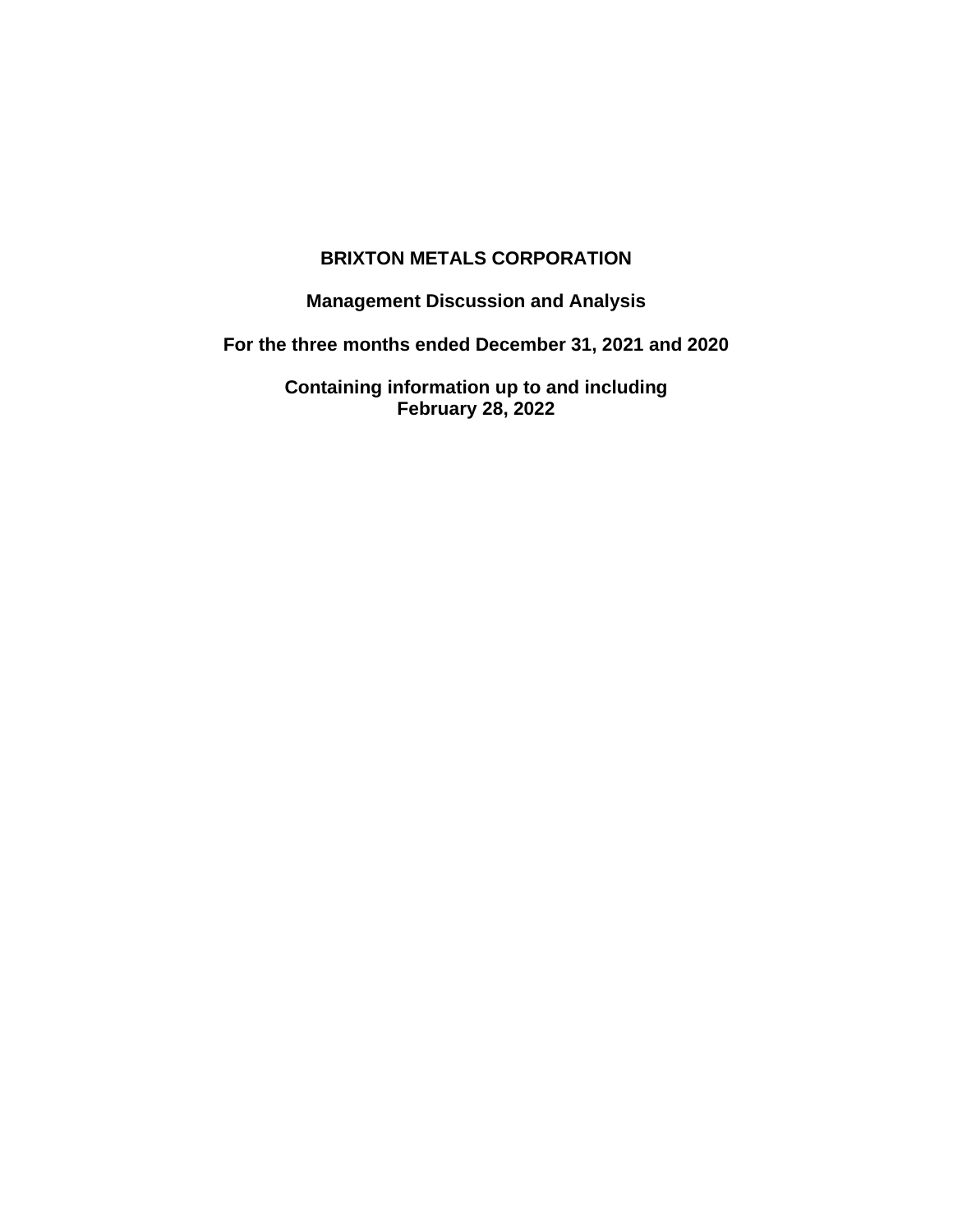# **Notice**

Management's Discussion and Analysis ("MD&A") is intended to help the reader understand Brixton Metal Corporation's (the "Company" or "Corporation") condensed consolidated interim financial statements. The information provided herein should be read in conjunction with the unaudited condensed consolidated interim financial statements for the three months ended December 31, 2021 and 2020, and the audited consolidated financial statements for the years ended September 30, 2021 and 2020 which have been prepared in accordance with International Financial Reporting Standards ("IFRS") as issued by the International Accounting Standards Board. The following comments may contain management estimates of anticipated future trends, activities or results. These are not a guarantee of future performance, since actual results could change based on other factors and variables beyond management control.

Management is responsible for the preparation and integrity of the condensed consolidated interim financial statements, including the maintenance of appropriate information systems, procedures and internal controls and to ensure that information used internally or disclosed externally, including the condensed consolidated interim financial statements and MD&A, is complete and reliable. The Company's board of directors follows recommended corporate governance guidelines for public companies to ensure transparency and accountability to shareholders. The board's audit committee meets with management quarterly to review the condensed consolidated interim financial statements including the MD&A and to discuss other financial, operating and internal control matters.

The reader is encouraged to review Company statutory filings on [www.sedar.com](http://www.sedar.com/) and to review general information.

All currency amounts are in Canadian dollars unless otherwise noted.

### **Description of Business**

The Company is an exploration stage company and engages principally in the exploration and development of mineral properties in Canada and the USA. Brixton became a public entity through a transaction whereby Marksmen Capital Inc. (a capital pool company trading on the TSX-V) acquired all of the issued and outstanding common shares of Brixton in exchange for the issuance of 1.8 common shares of Marksmen for each common share of Brixton. This transaction was completed on December 7, 2010 and constituted a reverse takeover transaction pursuant to the terms of the TSX-Venture Exchange.

### **Caution Regarding Forward Looking Statements**

This MD&A contains forward-looking statements and forward-looking information (collectively, "forward-looking statements") within the meaning of applicable Canadian and US securities legislation. These statements relate to future events or the future activities or performance of the Company. All statements, other than condensed consolidated interim statements of historical fact are forward-looking statements. Forward-looking statements are typically identified by words such as: believe, expect, anticipate, intend, estimate, postulate and similar expressions, or which by their nature refer to future events. These forward-looking statements include, but are not limited to, statements concerning:

• the Company's strategies and objectives, both generally and in respect of its specific mineral properties;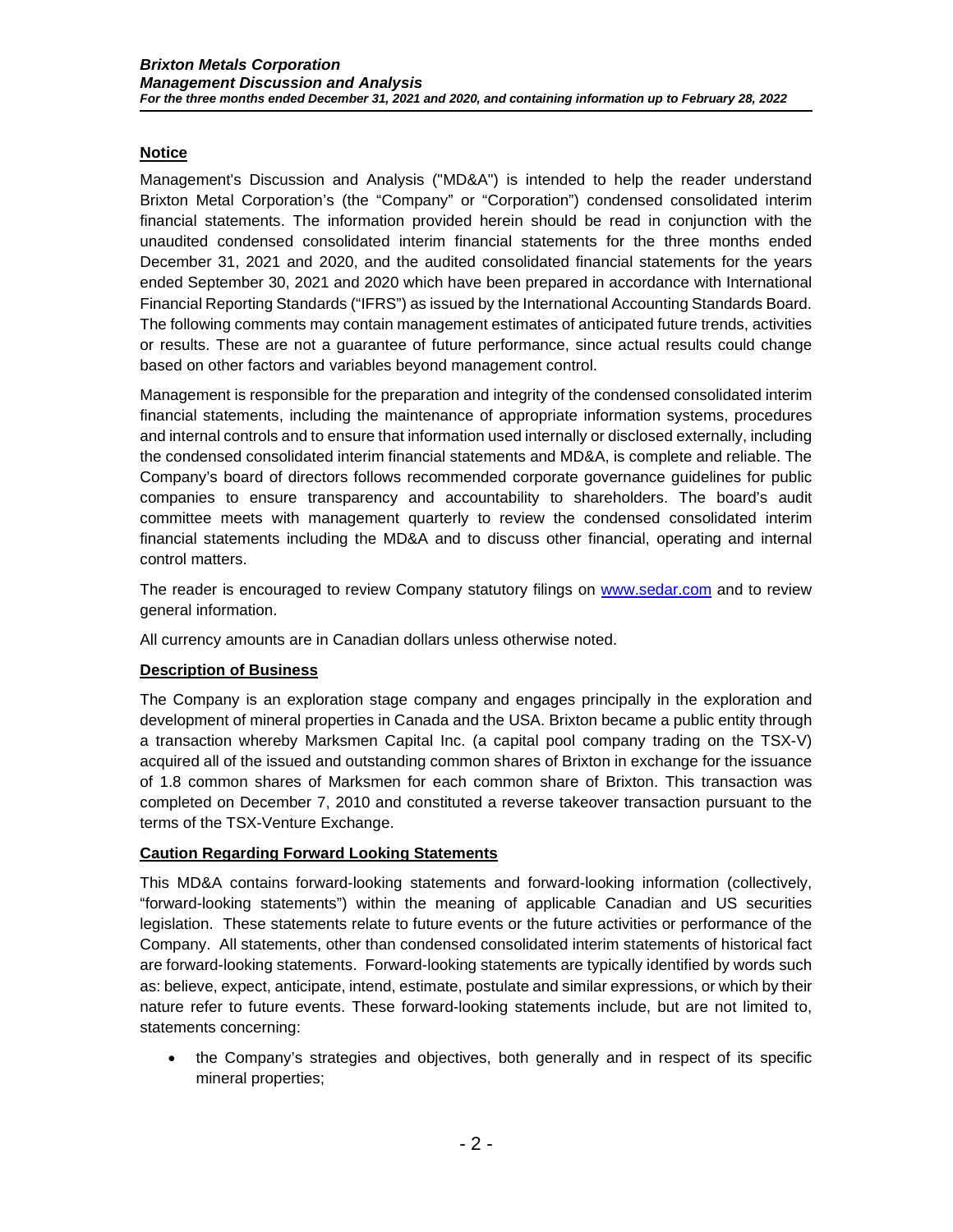- the timing of decisions regarding the strategy and costs of exploration programs with respect to, and the issuance of the necessary permits and authorizations required for, the Company's exploration programs;
- the timing and cost of planned exploration programs of the Company, and the timing of the receipt of results there from;
- the Company's future cash requirements;
- general business and economic conditions;
- the Company's ability to meet its financial obligations as they come due, and to be able to raise the necessary funds to continue operations;
- the timing and pricing of proposed financings if applicable;
- the anticipated completion of financings;
- the anticipated receipt of regulatory approval/acceptance of financings;
- the anticipated use of the proceeds from the financings;
- the potential to verify and potentially expand upon the historical resources;
- the potential for the expansion of the known mineralized zones; and
- the potential for the amenability of mineralization to respond to proven technologies and methods for recovery of ore.

Although the Company believes that such statements are reasonable, it can give no assurance that such expectations will prove to be correct. Inherent in forward looking statements are risks and uncertainties beyond the Company's ability to predict or control, including, but not limited to, risks related to the Company's inability to negotiate successfully for the acquisition of interests in mineral properties, the determination of applicable governmental agencies not to issue the exploration concessions applied for by the Company or excessive delay by the applicable governmental agencies in connection with any such issuances, the Company's inability to identify one or more economic deposits on its properties, variations in the nature, quality and quantity of any mineral deposits that may be located, the Company's inability to obtain any necessary permits, consents or authorizations required for its activities, to produce minerals from its properties successfully or profitably, to continue its projected growth, to raise the necessary capital or to be fully able to implement its business strategies, and other risks identified herein under "Risk Factors".

The Company cautions investors that any forward-looking statements by the Company are not guarantees of future performance, and that actual results are likely to differ, and may differ materially, from those expressed or implied by forward looking statements contained in this MD&A. Such statements are based on a number of assumptions which may prove incorrect, including, but not limited to, assumptions about:

- the level and volatility of the prices for precious metals;
- general business and economic conditions;
- the timing of the receipt of regulatory and governmental approvals, permits and authorizations necessary to implement and carry on the Company's planned exploration programs;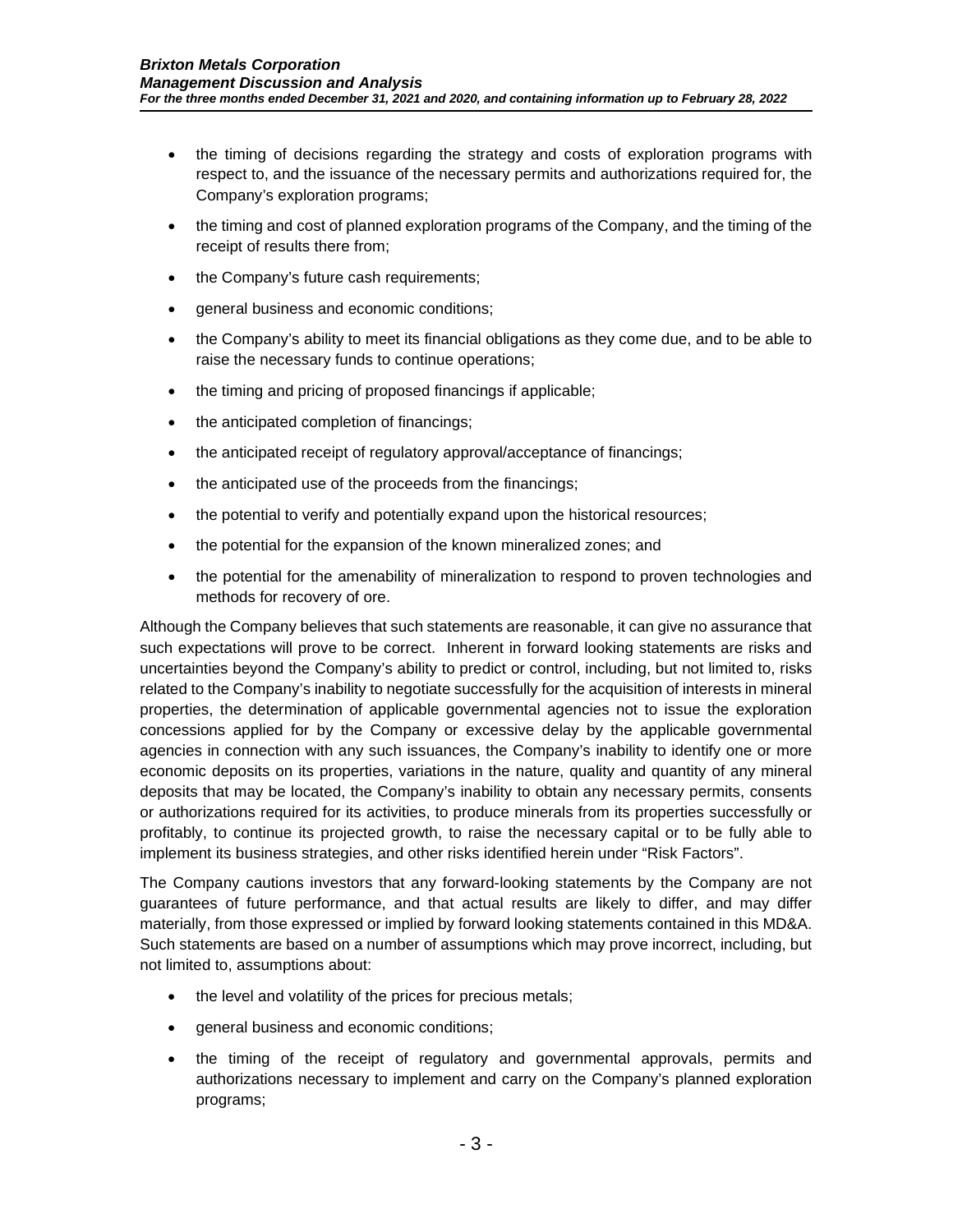- conditions in the financial markets generally, and with respect to the prospects for junior exploration companies specifically;
- the Company's ability to secure the necessary consulting, drilling and related services and supplies on favorable terms;
- the Company's ability to attract and retain key staff, and to retain consultants to provide the specialized information and skills involved in understanding the precious metal exploration, mining, processing and marketing businesses;
- the nature and location of the Company's mineral exploration projects, and the timing of the ability to commence and complete the planned exploration programs;
- the anticipated terms of the consents, permits and authorizations necessary to carry out the planned exploration programs and the Company's ability to comply with such terms on a cost-effective basis;
- the ongoing relations of the Company with government agencies and regulators and its underlying property vendors/optionees;
- metallurgy and recovery characteristics of the Company's mineral properties are reflective of the deposit as a whole; and
- The impact of COVID-19 on future operations.

These forward-looking statements are made as of the date hereof and the Company does not intend and does not assume any obligation to update these forward-looking statements, except as required by applicable law. For the reasons set forth above, investors should not attribute undue certainty to or place undue reliance on forward-looking statements.

Historical results of operations and trends that may be inferred from the following discussion and analysis may not necessarily indicate future results from operations. In particular, the current state of the global securities markets may cause significant reductions in the price of the Company's securities and render it difficult or impossible for the Company to raise the funds necessary to continue operations. See "Risk Factors – Insufficient Financial Resources/Share Price Volatility".

#### **Caution Regarding Adjacent or Similar Mineral Properties**

This MD&A may contain information with respect to adjacent or similar mineral properties in respect of which the Company has no interest or rights to explore or mine. The Company advises US investors that the mining guidelines of the US Securities and Exchange Commission (the "SEC") set forth in the SEC's Industry Guide 7 ("SEC Industry Guide 7") strictly prohibit information of this type in documents filed with the SEC. Readers are cautioned that the Company has no interest in or right to acquire any interest in any such properties, and that mineral deposits on adjacent or similar properties, and any production therefore or economics with respect thereto, are not indicative of mineral deposits on the Company's properties or the potential production from, or cost or economics of, any future mining of any of the Company's exploration and evaluation assets.

All of the Company's public disclosure filings, including its most recent management information circular, material change reports, press releases and other information, may be accessed via [www.sedar.com](http://www.sedar.com/) and readers are urged to review these materials, including the technical reports filed with respect to the Company's exploration and evaluation assets.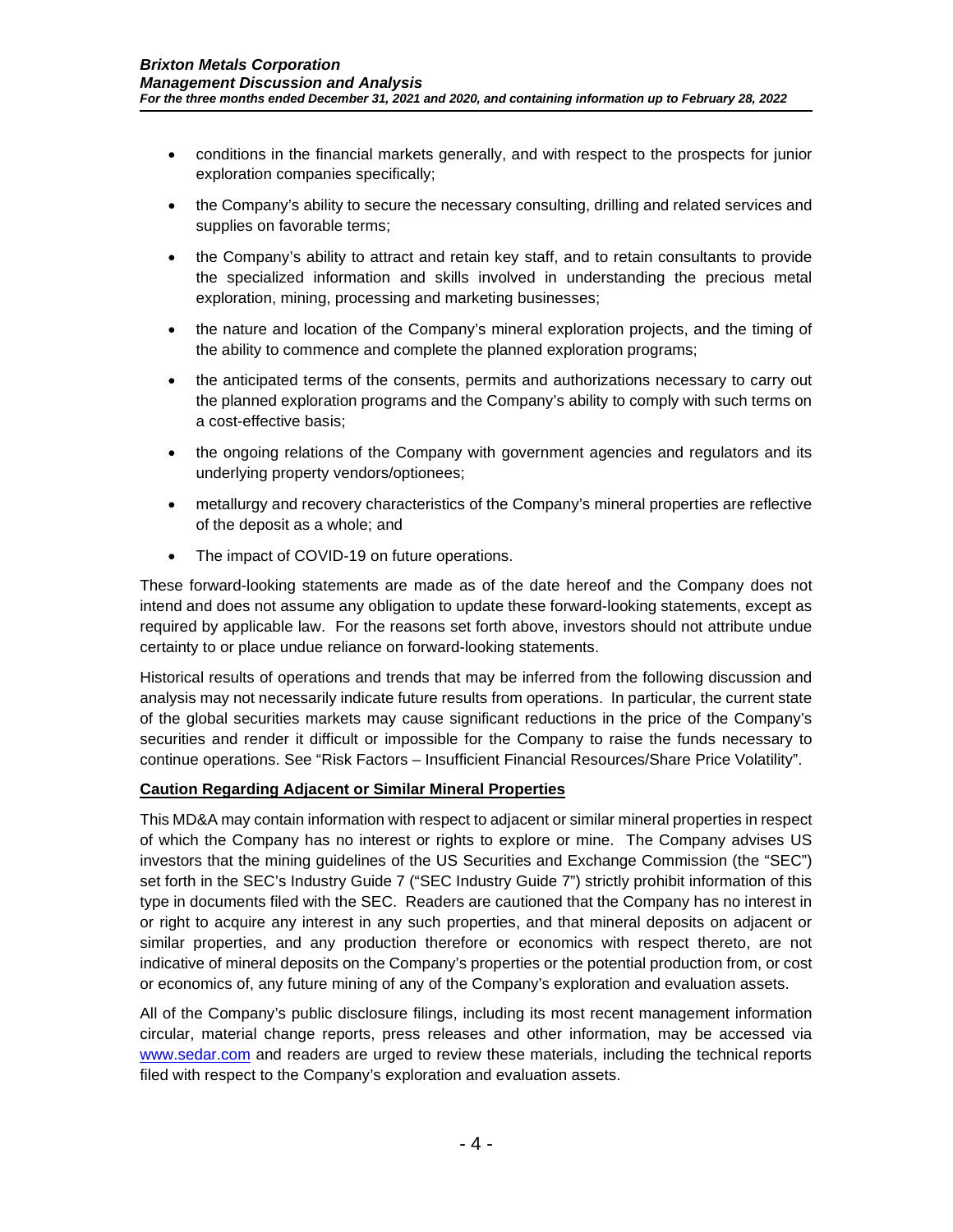# **Selected Annual Information**

|                                                | Year ended<br><b>September 30, 2021</b> | Year ended<br><b>September 30, 2020</b> | Year ended<br><b>September 30, 2019</b> |
|------------------------------------------------|-----------------------------------------|-----------------------------------------|-----------------------------------------|
| Loss and<br>comprehensive loss<br>for the year | \$(9,419,207)                           | \$(7,458,337)                           | \$(7,712,888)                           |
| Write-off of mineral<br>properties             | \$Nil                                   | \$Nil                                   | \$Nil                                   |
| Loss per Share (Basic<br>and Diluted)          | \$0.05                                  | \$0.05                                  | \$0.08                                  |
| <b>Total Assets</b>                            | \$12,803,749                            | \$14,231,325                            | \$13,248,530                            |
| Total Long-term<br>Liabilities                 | \$176,075                               | \$221,348                               | \$176,075                               |
| Number of shares<br>outstanding at year<br>end | 197,811,224                             | 171,754,847                             | 134,808,491                             |

## **Highlights for the three months ended December 31, 2021 and up to February 28, 2022**

- On December 8, 2021, the Company closed the first tranche of a non-brokered private placement of units and flow-through units of the Company for gross proceeds of \$6,789,100, by issuing:
	- a) 12,005,000 units at a price of \$0.18 per unit, each unit comprising one common share and one common share purchase warrant, entitling the holder to acquire one additional common share at a price of \$0.26 for a period of 36 months from the date of closing; and
	- b) 23,591,000 flow-through units at a price of \$0.20 per flow-through unit, each flowthrough unit comprising one flow-through common share and one-half of a common share purchase warrant, entitling the holder to acquire one additional common share at a price of \$0.26 for a period of 24 months from the date of closing.

In connection with the first tranche, the Company paid finders' fees of \$99,252 and issued an aggregate of 503,460 finder's warrants. Each finder's warrant is exercisable for one common share of the Company at an exercise price of \$0.18 for a period of 24 months from the date of closing.

- On December 16, 2021, the Company closed the second and final tranche of a nonbrokered private placement of units, flow-through units, and charity flow-through units of the Company for gross proceeds of \$5,295,086, by issuing:
	- a) 3,127,110 units at a price of \$0.18 per unit, each unit comprising one common share and one common share purchase warrant, entitling the holder to acquire one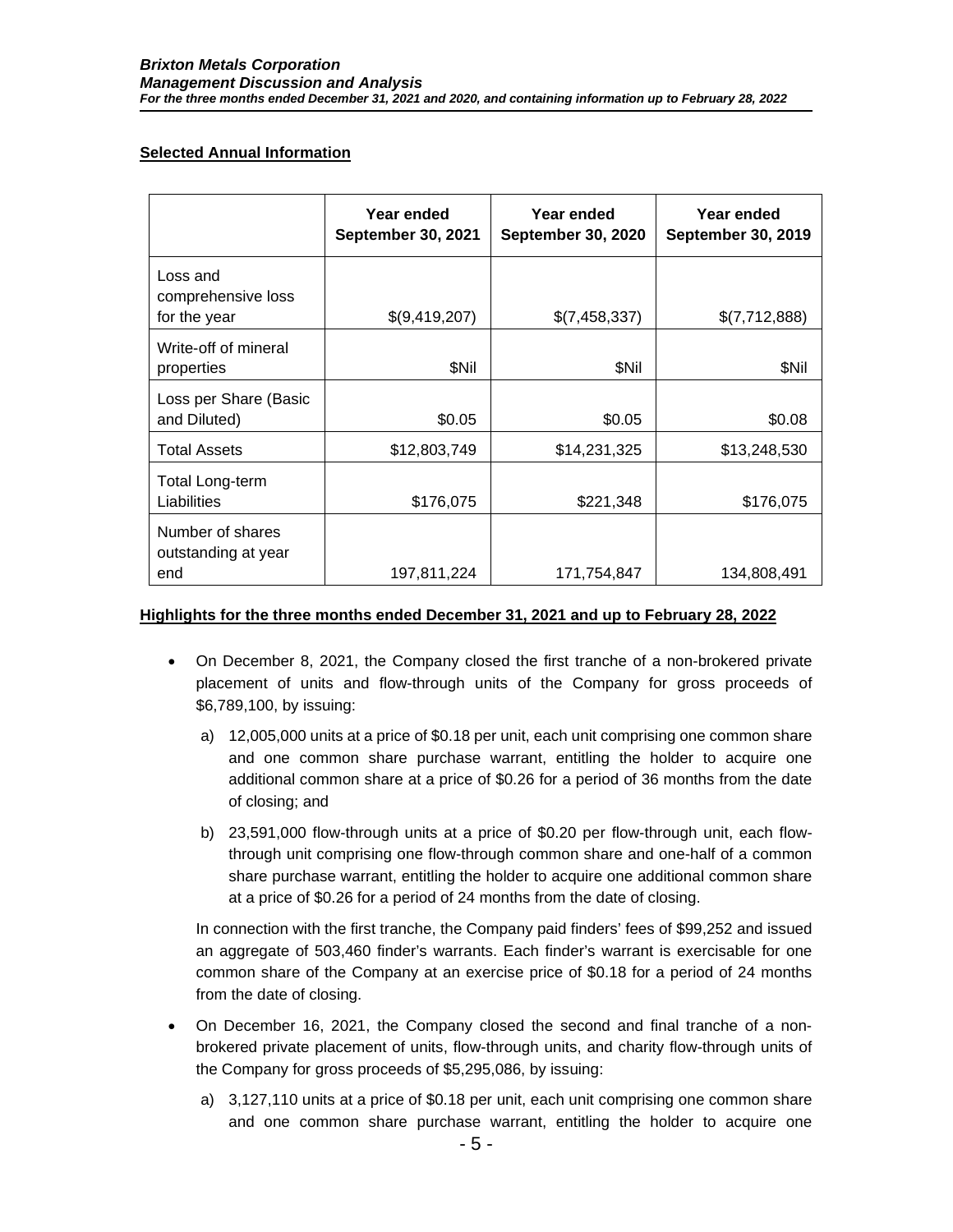additional common share at a price of \$0.26 for a period of 36 months from the date of closing;

- b) 10,150,000 flow-through units at a price of \$0.20 per flow-through unit, each flowthrough unit comprising one flow-through common share and one-half of a common share purchase warrant, entitling the holder to acquire one additional common share at a price of \$0.26 for a period of 24 months from the date of closing; and
- c) 11,029,414 charity flow-through units at a price of \$0.245 per flow-through unit, each flow-through unit comprising one flow-through common share and one common share purchase warrant, entitling the holder to acquire one additional common share at a price of \$0.26 for a period of 36 months from the date of closing.

In connection with the second tranche, the Company paid finders' fees of \$46,632 and issued an aggregate of 1,022,237 finder's warrants. Each finder's warrant is exercisable for one common share of the Company at an exercise price of \$0.18 for a period of 24 months from the date of closing.

# **Results of Operations**

### Three months ended December 31, 2021 compared with three months ended December 31, 2020:

The following analysis discusses the variations in the Company's quarterly results but, as with most junior mineral exploration companies, the results of operations (including net losses) are not the main factor in establishing the financial health of the Company. Of additional significance are the exploration and evaluation assets in which the Company has, or may earn an interest, its working capital and how many shares it has outstanding. The variations seen over the quarters are primarily a result of the level of activity of the Company's ongoing property evaluation program and the timing and results of the Company's exploration activities on its then current properties. There are no general trends regarding the Company's quarterly results, and the Company's business of mineral exploration is semi-seasonal, as it can only work on the Thorn on a strict summer/fall basis, however Langis can be explored throughout the year. Quarterly results can vary significantly depending on whether the Company has abandoned any properties or granted any stock options and these are the factors that account for material variations in the Company's quarterly net losses, none of which are predictable. The write-off of exploration and evaluation assets can have a material effect on quarterly results as and when they occur. The other major factor which can cause a material variation in net loss on a quarterly basis is the grant of stock options due to the resulting stock-based compensation charges which can be significant when they arise. General operating costs other than the specific items noted above tend to be quite similar from period to period.

During the three months ended December 31, 2021, the Company incurred a loss and comprehensive loss of \$999,495 (2020 - \$1,760,995) due to the following:

- Geological exploration costs were \$379,860 in the three months ended December 31, 2021 (2020 – \$1,432,996) and included expenditures primarily on the Thorn and Atlin projects and decreased compared to the prior period during which the Company focused its exploration activities on its Thorn and Langis properties.
- Management fees of \$189,603 (2020 \$62,016) were paid to the Chief Executive Officer and third-party consultants. The increase was a result of personnel changes as compared to the prior period.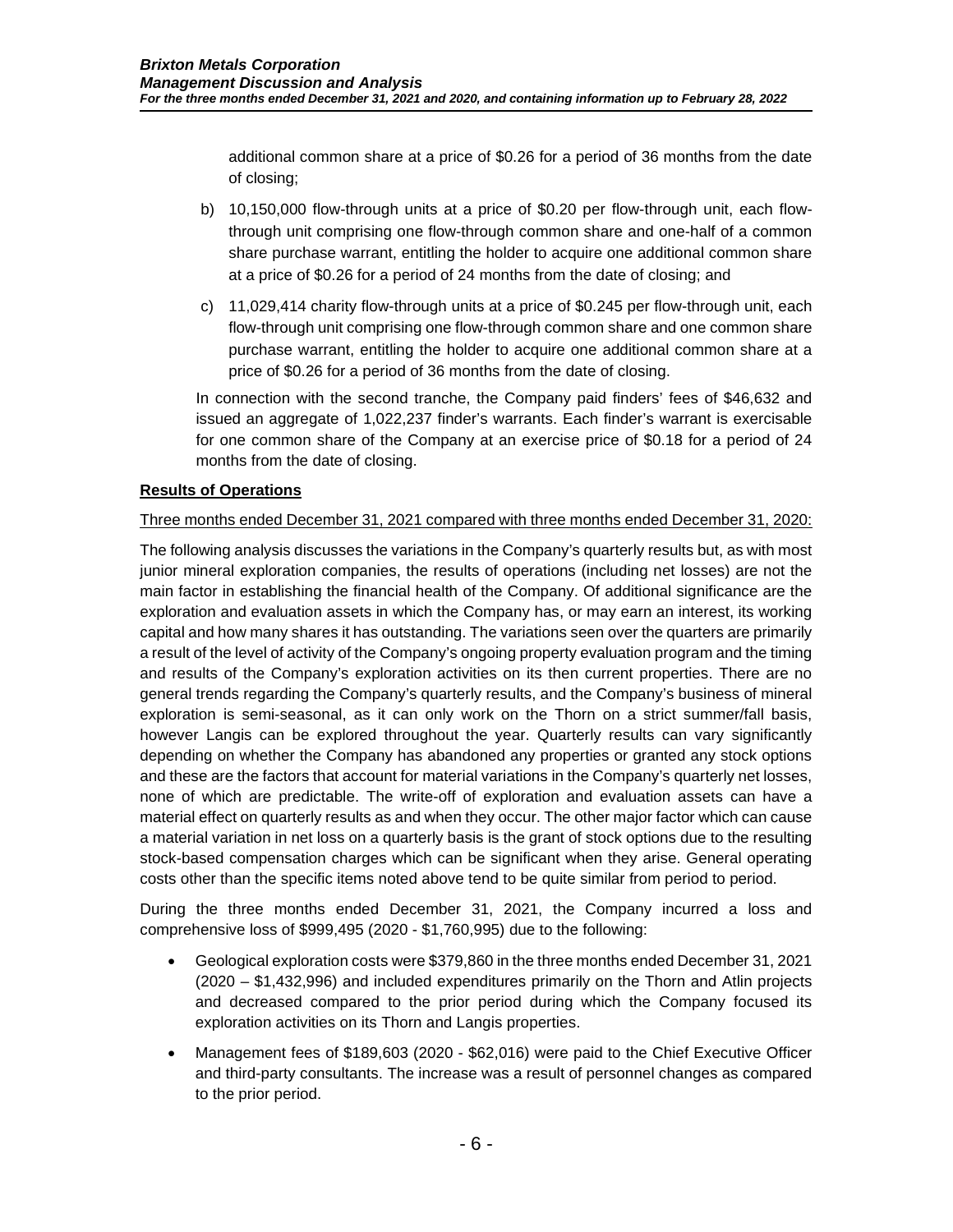- Investor relations was \$126,077 (2020 \$109,465) and increased due to more promotional activity by the Company.
- Professional services were \$73,973 (2020 \$46,656) and increased due to more activity compared to the prior period.
- Salaries and employee benefits of \$93,592 (2020 \$78,059) due to increased administrative activity and increased salaries over the prior period.

### **Summary of Quarterly Results**

|                                    | <b>Quarter Ended</b> | <b>Quarter Ended</b> |                      | <b>Quarter Ended</b> |
|------------------------------------|----------------------|----------------------|----------------------|----------------------|
|                                    | December 31,         | September 30,        | <b>Quarter Ended</b> | March 31,            |
|                                    | 2021                 | 2021                 | June 30, 2021        | 2021                 |
| Loss and comprehensive             |                      |                      |                      |                      |
| loss for period                    | \$999,495            | \$2,502,143          | \$2,549,689          | \$2,606,380          |
| Loss per Share (Basic              |                      |                      |                      |                      |
| and Diluted)                       | \$0.00               | \$0.01               | \$0.01               | \$0.01               |
| <b>Total Assets</b>                | \$23,519,625         | \$12,803,749         | \$14,896,669         | \$17,618,774         |
| <b>Total Long-term Liabilities</b> | \$176,075            | \$176,075            | \$184,765            | \$197,264            |
| Weighted average shares            |                      |                      |                      |                      |
| outstanding for the period         | 211,333,753          | 197,811,224          | 197,811,224          | 197,811,224          |
| Cash Dividends Declared            | Nil                  | Nil                  | Nil                  | Nil                  |

|                                    | <b>Quarter Ended</b> | <b>Quarter Ended</b> |                      | <b>Quarter Ended</b> |
|------------------------------------|----------------------|----------------------|----------------------|----------------------|
|                                    | December 31,         | September 30,        | <b>Quarter Ended</b> | March 31,            |
|                                    | 2020                 | 2020                 | June 30, 2020        | 2020                 |
| Loss and comprehensive             |                      |                      |                      |                      |
| loss for period                    | \$1,760,995          | \$3,286,729          | \$1,775,436          | \$651,993            |
| Loss per Share (Basic              |                      |                      |                      |                      |
| and Diluted)                       | \$0.01               | \$0.02               | \$0.01               | \$0.00               |
| <b>Total Assets</b>                | \$19,754,269         | \$14,231,325         | \$10,848,710         | \$12,301,122         |
| <b>Total Long-term Liabilities</b> | \$209,455            | \$221,348            | \$259,726            | \$277,349            |
| Weighted average shares            |                      |                      |                      |                      |
| outstanding for the period         | 185,030,622          | 158,145,839          | 144,595,374          | 144,529,715          |
| Cash Dividends Declared            | Nil                  | Nil                  | Nil                  | Nil                  |

#### **Mineral property costs**

The tables below set out the quarterly resource property expenditures incurred (or recoveries), both acquisition and exploration for specific projects for the past eight quarters (does not include general exploration costs):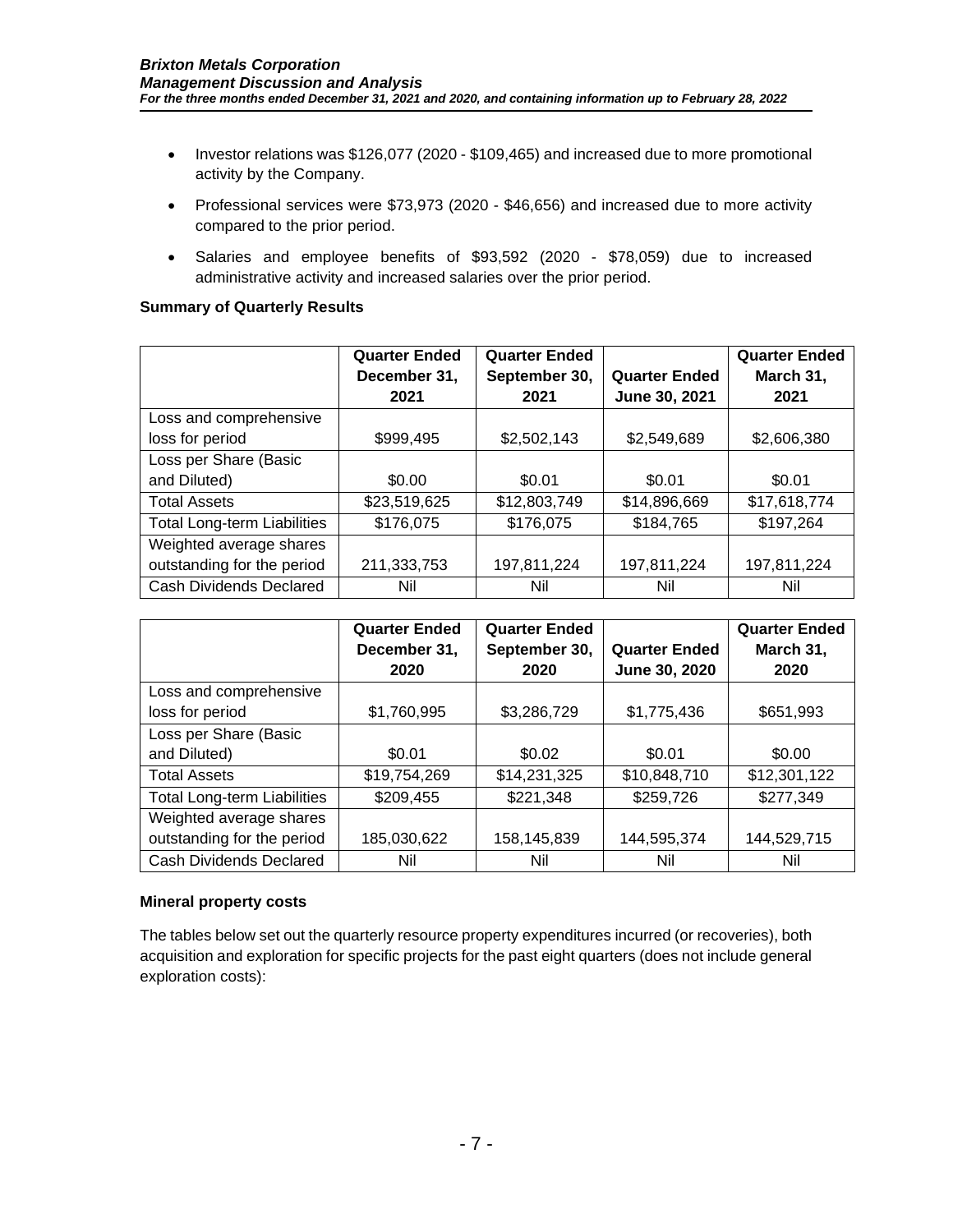|                  | <b>Quarter Ended</b><br>December 31,<br>2021 | <b>Quarter Ended</b><br>September 30,<br>2021 | <b>Quarter Ended</b><br>June 30, 2021 | <b>Quarter Ended</b><br>March 31, 2021 |
|------------------|----------------------------------------------|-----------------------------------------------|---------------------------------------|----------------------------------------|
| Thorn - BC       | \$348,925                                    | \$1,258,387                                   | \$2,312,879                           | \$417,954                              |
| Langis - ON      | \$15,318                                     | \$17,232                                      | \$143,480                             | \$1,115,681                            |
| Atlin $-$ BC     | \$58,848                                     | \$116,511                                     | \$112,171                             | \$6,669                                |
| Hog Heaven - USA | \$(6,047)                                    | \$(22,877)                                    | \$13,680                              | \$(555,396)                            |
| <b>Total</b>     | \$417,044                                    | \$1,369,253                                   | \$2,582,210                           | \$984,908                              |

|                  | <b>Quarter Ended</b><br>December 31,<br>2020 | <b>Quarter Ended</b><br>September 30,<br>2020 | <b>Quarter Ended</b><br>June 30, 2020 | <b>Quarter Ended</b><br>March 31, 2020 |
|------------------|----------------------------------------------|-----------------------------------------------|---------------------------------------|----------------------------------------|
| Thorn - BC       | \$944,272                                    | \$4,157,394                                   | \$562,526                             | \$179,908                              |
| Langis - ON      | \$830,012                                    | \$(2,187)                                     | \$40,589                              | \$162,302                              |
| Atlin $-$ BC     | \$25,611                                     | \$46,750                                      | \$39,596                              | \$48,037                               |
| Hog Heaven - USA | \$1,378,219                                  | \$284,179                                     | \$505,077                             | \$24,960                               |
| <b>Total</b>     | \$3,178,114                                  | \$4,486,136                                   | \$1,147,788                           | \$415,207                              |

# **Liquidity and Capital Resources**

To date the Company has financed its operations through the sale of its common shares. As at December 31, 2021 the Company has \$14,251,842 in current assets and \$2,349,241 in current liabilities. The receivable balance is composed primarily of amounts receivable and tax credit refunds from the Government of Canada and Government of British Columbia.

The Company has no source of revenue, income or cash flow. It is wholly dependent upon raising funds through the sale of its common shares to finance its business operations. Over the next twelve months, the Company expects it will require additional capital to further develop and explore its Thorn, Langis, Atlin, and Hog Heaven projects and to cover general and administration costs.

The Company may also seek to raise additional funds through public or private equity funding, bank debt financing or from other sources to support ongoing property development. There can be no assurances that this capital will be available in amounts or on terms acceptable to the Company, or at all. These conditions are material uncertainties that cast significant doubt about the Company's ability to continue as a going concern.

The Company's cash position as at December 31, 2021 was \$12,877,250 (September 30, 2021 - \$2,314,564). During the three months ended December 31, 2021, operating activities required cash of \$1,200,956 (2020 - \$2,347,155).

The Company's investing activities required \$37,184 (2020 - \$1,367,118) during the three months ended December 31, 2021, comprised of \$39,184 (2020 - \$1,325,118) in mineral property acquisitions costs and \$nil (2020 - \$42,000) in reclamation bonds posted, offset by \$2,000 (2020 - \$nil) in proceeds from disposition of exploration and evaluation assets.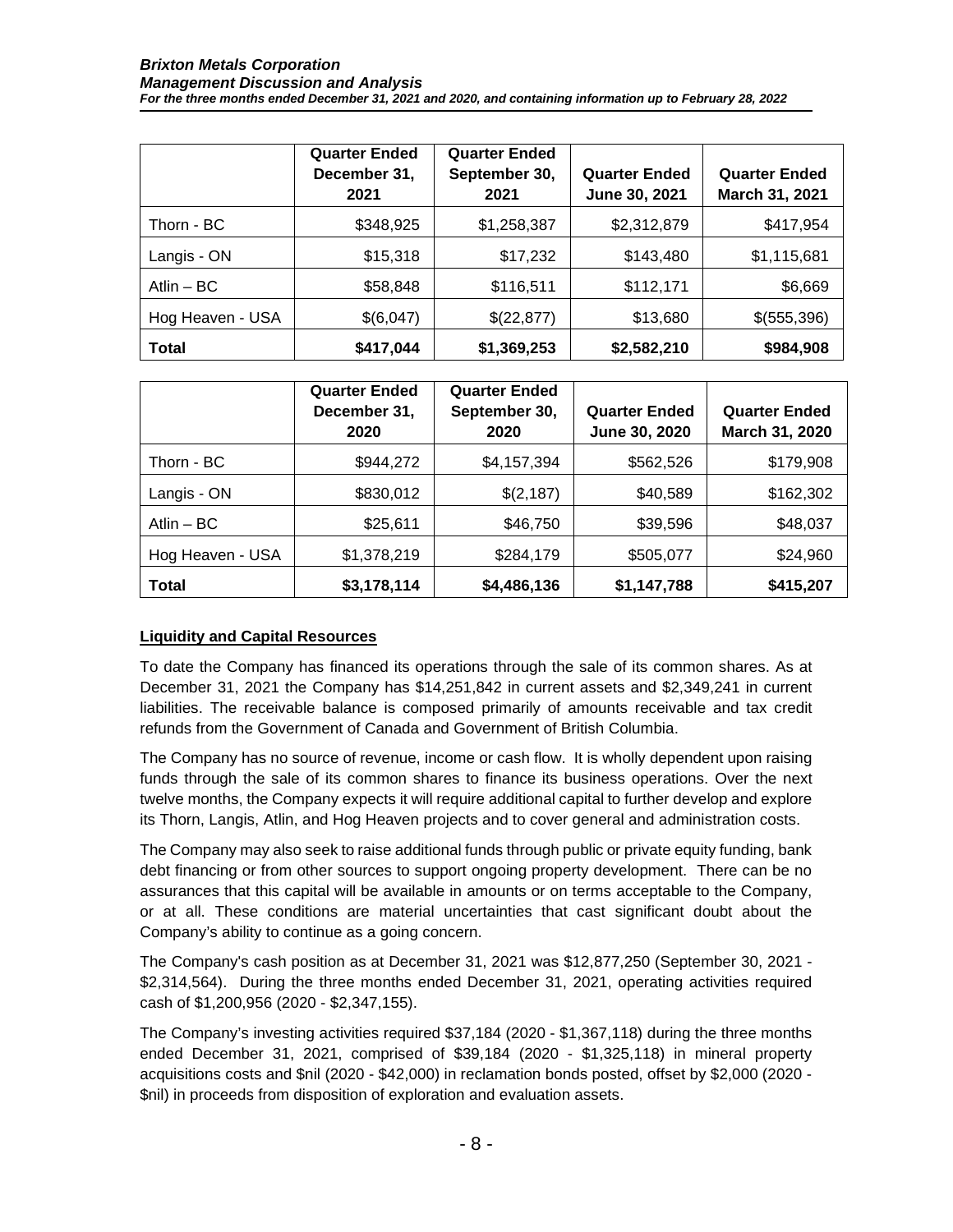The Company's financing activities generated \$11,800,826 (2020 - \$7,366,209) during the three months ended December 31, 2021, comprised of \$12,174,186 (2020 - \$6,965,121) in proceeds from private placements, \$nil (2020 - \$21,000) in proceeds from option exercises, and \$8,689 (2020 - \$612,677) in proceeds from warrant exercises, offset by \$369,231 (2020 - \$220,245) in share issuance costs and \$12,818 (2020 - \$12,344) in payments towards lease liabilities.

# **Use of Proceeds**

# *Reconciliation of Use of Proceeds from Private Placements from fiscal 2012 to fiscal 2021*

The Company has completed the following private placements:

- In April 2012, the Company raised \$1.0 million through the sale of securities of the Company.
- On September 26, 2012 the Company raised an additional \$1.4 million.
- On December 21, 2012, the Company raised an additional \$1.3 million.
- On February 26, 2013, the Company raised an additional \$2.6 million.
- On June 14, 2013, the Company raised an additional \$261,000.
- On June 27, 2013, the Company raised an additional \$378,000.
- On October 11, 2013, the Company raised an additional \$1.4 million.
- On November 8, 2013, the Company raised an additional \$150,000.
- On December 23, 2013, the Company raised an additional \$140,000.
- On April 8, 2016, the Company raised an additional \$1.0 million.
- On April 18, 2016, the Company raised an additional \$126,700.
- On June 21, 2016, the Company raised an additional \$2.3 million.
- On September 14, 2016, the Company raised an additional \$3.3 million.
- On April 4, 2017, the Company raised an additional \$1.78 million.
- On October 27, 2017, the Company raised an additional \$1.46 million.
- On December 6, 2017, the Company raised an additional \$1.39 million.
- On December 27, 2017, the Company raised an additional \$1.24 million.
- On December 17, 2018, the Company raised an additional \$2.62 million.
- On August 9, 2019, the Company raised an additional \$7.9 million.
- On November 27, 2019, the Company raised an additional \$1.69 million.
- On December 12, 2019, the Company raised an additional \$0.5 million.
- On August 12, 2020, the Company raised an additional \$5.5 million.
- On November 4, 2020, the Company raised an additional \$2 million.
- On November 20, 2020, the Company raised an additional \$4.46 million.
- On December 21, 2020, the Company raised an additional \$504,000.
- On December 8, 2021, the Company raised an additional \$6.89 million.
- On December 16, 2021, the Company raised an additional \$5.23 million.

The following table sets out a comparison of how the Company used the proceeds following the closing date, an explanation of the variances and the impact of the variance on the ability of the Company to achieve its business objectives and milestones.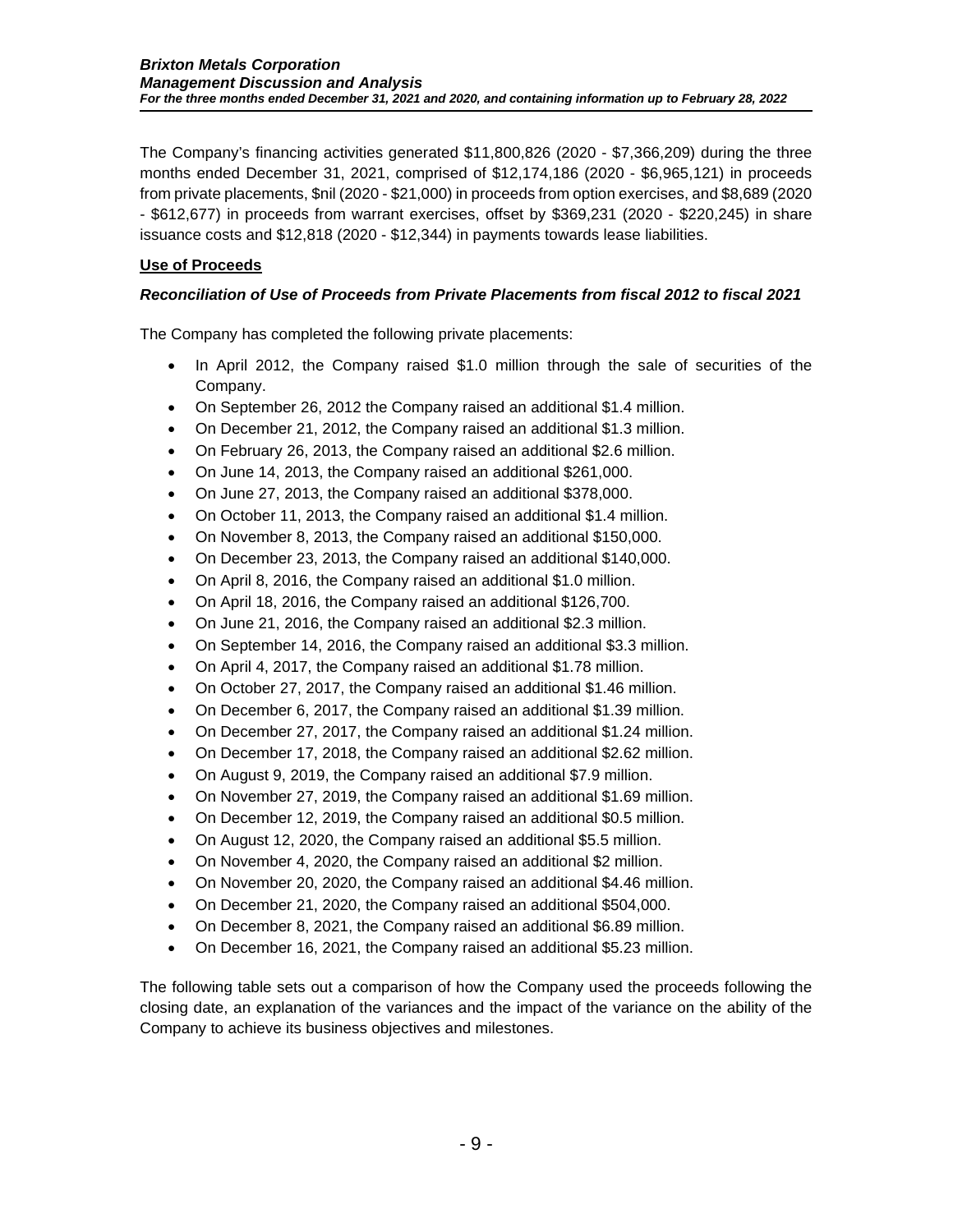| Intended Use of Proceeds                                                                                                                               | <b>Actual Use of Proceeds</b>                                                                                                                                                                                                                                                                                                                                                                                                                                                                                                                                                                                  |
|--------------------------------------------------------------------------------------------------------------------------------------------------------|----------------------------------------------------------------------------------------------------------------------------------------------------------------------------------------------------------------------------------------------------------------------------------------------------------------------------------------------------------------------------------------------------------------------------------------------------------------------------------------------------------------------------------------------------------------------------------------------------------------|
|                                                                                                                                                        |                                                                                                                                                                                                                                                                                                                                                                                                                                                                                                                                                                                                                |
| To advance the Company's<br>properties and for general<br>and administrative purposes.                                                                 | As at December 31, 2021 the Company had spent approximately<br>\$23,510,302 on its Thorn property, \$5,498,006 on its Langis<br>property, \$3,650,458 on its Atlin property, and \$3,372,016 on its Hog<br>Heaven property. The majority of the funds raised in fiscal 2012-2015<br>were used primarily for drilling on the Thorn property with some<br>additional amounts used for G&A. The amounts raised in fiscal 2016<br>to 2022 have been and will continue to be used to finance exploration<br>activities on the Thorn, Langis, Atlin, and Hog Heaven properties, as<br>well as for G&A going forward. |
| Explanation of variances and<br>the impact of variances on the<br>ability of the Company to<br>achieve<br>its<br>business<br>objectives and milestones | The funds raised during the prior years have been used to fund the<br>Company's continuing exploration on the Thorn property and general<br>working capital.                                                                                                                                                                                                                                                                                                                                                                                                                                                   |

# **Mineral Property Overview**

Brixton Metals wholly owns four projects in North America: 1) the Thorn Cu-Au-Ag-Mo Project located in Northwest British Columbia, Canada; 2) the Hog Heaven Ag-Cu-Au Project located in Northwest Montana, USA; 3) the Langis-HudBay Ag-Co Projects located in Northeast Ontario, Canada; and 4) the Atlin Goldfields Project in Northwest British Columbia, Canada. The Company's strategy is to systematically conduct high impact exploration to advance the projects.

### **Thorn Cu-Au-Ag-Mo Project, British Columbia, Canada**

The wholly owned Thorn Project is now a 2,600 square kilometer claim group after new staking and including the Trapper and Metla mineral claim acquisitions in 2020. The Thorn Project located in northwestern British Columbia, Canada, approximately 90 km ENE from Juneau, Alaska. In 2013, an Exploration Agreement was signed between the Company the Taku River Tlingit First Nation and the Company has signed an engagement letter with the Tahltan First Nations. The Company is committed to building a long-term respectful relationship with the First Nations within the region and supporting the local economy.

The Thorn Project has been sporadically explored since 1951 by Cominco and 1959 by Kennco and many others since then. The new Thorn Project represents a 80km mineralized trend with 14 target areas identified. Geologically the project consists of Triassic to Eocene volcano-plutonic complex with many styles of mineralization related to porphyry and epithermal environments, included both sediment and volcanic hosted gold deposit types.

### *2020 Exploration at the Thorn Project*

The objective for 2020 was to identify new copper-gold targets and follow up on the Camp Creek drill holes 150 and 162. Where THN19-150 returned 554.70m of 0.57 g/t Au, 0.24% Cu, 43.18 g/t Ag, including 135.96m of 1.35 g/t Au, 0.31% Cu, 133.62 g/t Ag. Hole THN19-162 encountered 230m of porphyry style mineralization.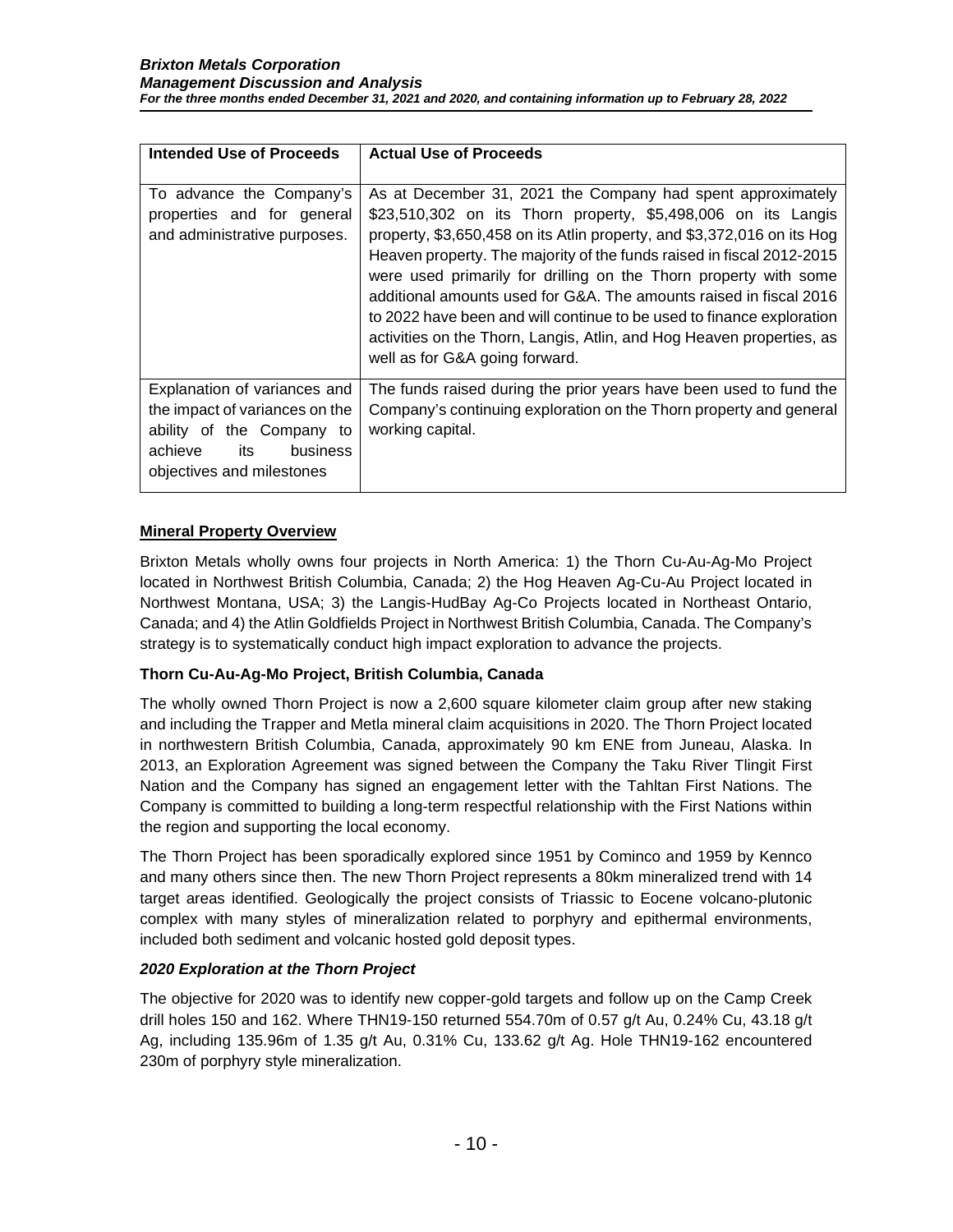Brixton acquired ASTER and SENTINEL-2 satellite data and processed it for alteration minerals over the Thorn property. A further 150 historic assessment reports were compiled for geochemical data including the capture of an additional 10,524 soils, 486 silts and 3240 rocks.

## *2020 Geophysical Surveys*

The Company completed 12km of IP and downhole IP in holes 150 and 162 over the Camp Creek Target. An airborne radiometric and magnetic survey was flown at the Metla and West Target and revealed large potassic-altered zones that are associated with the copper anomalies. The Company conducted 596 square kilometers (sqkm) of LIDAR surveys, 396 sqkm over the Central portion of the claim block, 105 sqkm over the West Target and 95 sqkm over the East Target.

### *2020 Rock and Soil Geochemistry*

Brixton carried out property wide surficial geochemical surveys included the collection of 5,588 soil samples and 1,473 rock samples.

# *2020 Drilling Highlights*

**Outlaw Zone:** Diamond drilling totaled 5,291m consisting of 16 holes over 2,788m over 16 holes at the Outlaw West and Central Zones. All holes intersected mineralization and extended the Central Outlaw Au-Ag zone by 164m along strike to a new total of 600m.

Gold mineralization at the Central Outlaw Zone is disseminated to semi-massive pyrrhotite and pyrite mineralization hosted in Trassic clastic sediments with weak to moderate alteration. Mineralization appears to be associated with Jurassic felsic dykes.

- Central Outlaw -THN20-172 cut 12.4m of 0.7 g/t Au, 52.0 g/t Ag including 5.0m of 1.7 g/t Au, 116.1 g/t Ag
- Central Outlaw -THN20-176 returned 27.0m of 0.7 g/t Au 3.1 g/t Ag
- West Outlaw -THN20-169 yielded one meter of 8.7 g/t Au, 33.2 g/t Ag
- West Outlaw -THN20-165 returned 5.1m of 1.1 g/t Au

**Camp Creek Target:** 2503m were drilled over 3 holes at the Camp Creek Porphyry Target that intersected zones of shallow high-sulphidation type mineralization and deep porphyry-style mineralization starting around 300-400m depth. The deepest hole was THN20-181 which drilled to 959.2m.THN20-181 intercepted porphyry style mineralization returning 439.42m of 0.19% Cu, 0.07  $g/t$  Au, 2.41 g/t Ag, 139.83 ppm Mo, including 105.42m of 0.32% Cu, 0.11 g/t Au, 3.75 g/t Ag, 335.41 ppm Mo.

# *2021 Exploration at The Thorn Project*

Brixton contracted Expert Geophysics Limited to conduct 1072-line kilometers of Airborne Magnetic and Mobile Magnetotelluric (Mobile MT) geophysical surveys covering the Trapper Gold, Camp Creek Porphyry, Outlaw Gold and West Copper Targets. The results of the Mobile MT identified large resistivity/conductivity features coincident with the Camp Creek Porphyry Target and the Trapper Gold Target that extends greater than 2km depth.

During 2021 program the Company collected 417 rock and 607 soil samples and drilled 5770.12 meters within 18 HQ and NQ sized core holes between the Camp Creek and Trapper targets.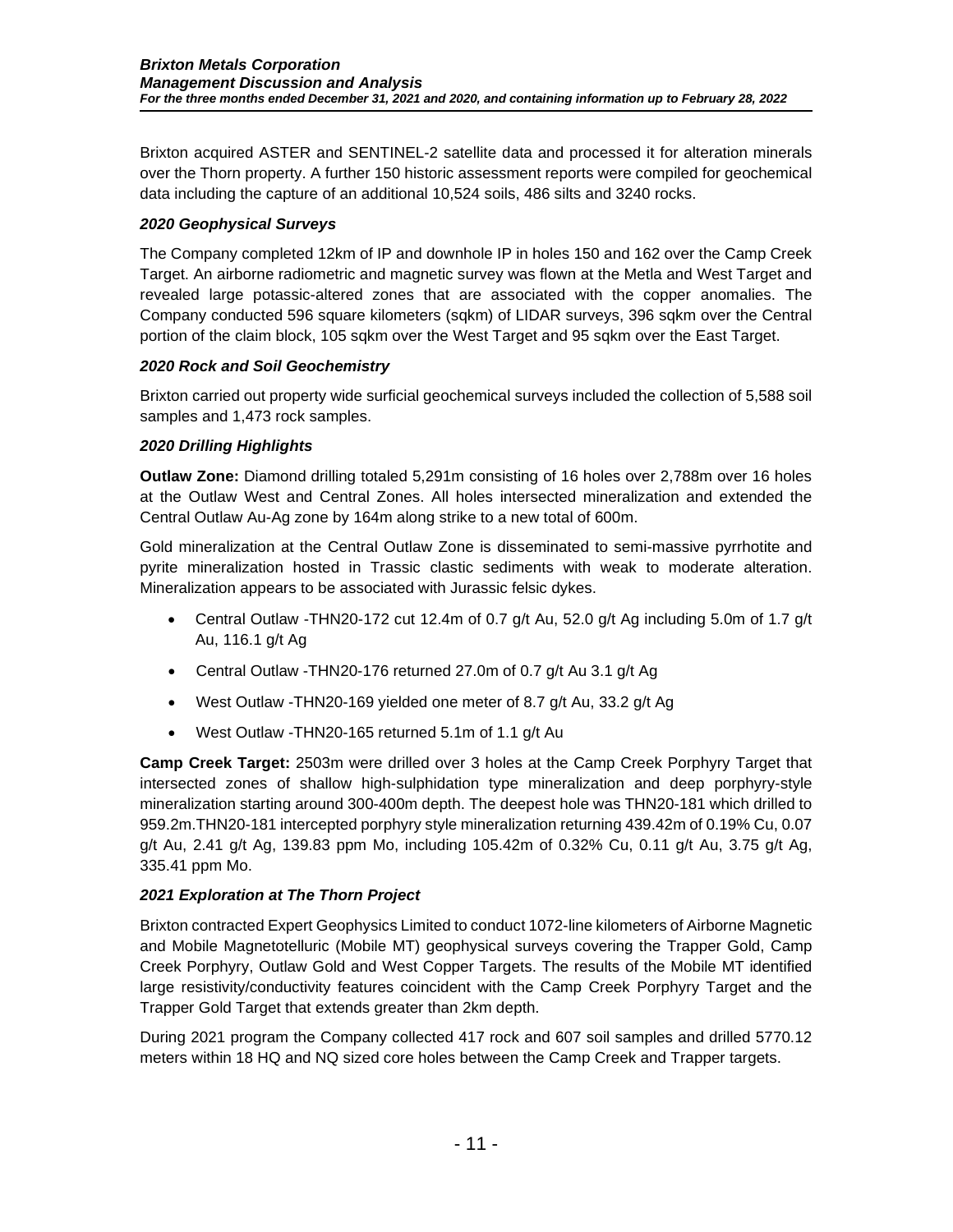## *2021 Highlights*

## *Camp Creek Porphyry Target*

Hole THN21-181A was drilled as an extension of hole THN21-181 which ended in mineralization. The hole was drilled at 132 degree azimuth and -75 degree dip was re-entered and extended down an additional 128 meters depth. The assay results for hole 181 and 181A combined returned 638.07m of 0.18% Cu, 0.07 g/t Au, 2.28 g/t Ag, 125.62 ppm Mo which included 246.07m of 0.28% Cu, 0.1 g/t Au, 2.72 g/t Ag, 226.08 ppm Mo. THN21-181A ended in a post mineral dyke which was cross cutting the mineralized porphyry.

Hole THN21-183 was drilled from the same pad as hole 181 at an azimuth of 210-degree with a - 70 degree dip to a total depth of 1336.52m. Hole 183 returned 976.51m of 0.22% Cu, 0.07 g/t Au, 2.06 g/t Ag, 154.38 ppm Mo, including 550.52m of 0.32% Cu, 0.09 g/t Au, 2.61 g/t Ag, 239.95 ppm Mo, which included 117.00m of 0.46% Cu, 0.13 g/t Au, 3.92 g/t Ag, 359.33 ppm Mo.

Hole THN21-184 was collared from the north side of Camp Creek. The bottom of the hole is located about 286m north from hole 183. Hole 184 was drilled at an azimuth of 315 degree and -82 degree dip to a total depth of 1198.25m. Hole 184 yielded 821.25m of 0.24% Cu, 0.10 g/t Au, 2.44 g/t Ag, 174.27 ppm Mo including 318.25m of 0.42% Cu, 0.17 g/t Au, 3.87 g/t Ag, 294.12 ppm Mo including 14m of 0.68% Cu, 0.14 g/t Au, 6.53 g/t Ag, 508.57 ppm Mo.

Both holes 183 and 184 ended within mineralized porphyry with assay values increasing grade with depth, therefore, the target remains wide open.

At surface, the Camp Creek target exhibits intense epithermal-style alteration with associated highsulfidation Cu-Ag-Au veins and breccias including a mineralized diatreme breccia. Drill hole THN19-150, which targeted the porphyry related diatreme returned 554.7m of 0.57 g/t Au, 0.24% Cu,  $43.18$  g/t Ag including 136m of 1.35 g/t Au, 0.31% Cu, 133.62 g/t Ag. Starting at a depth of 300-400m from surface, calc-alkalic porphyry mineralization occurs in several geochemically distinct porphyry phases, as defined by UBC's Mineral Deposit Research Unit. The strongest mineralization to date occurs in Porphyry X, a crowded plagioclase porphyry of Cretaceous age, characterized by well-defined stacked biotite. Mineralization is also hosted in Triassic Stuhini Group sedimentary rocks, which are intruded by the porphyry phases. Only three holes to date have reached depths of greater than 1000m.

# *Trapper Gold Target*

Brixton completed 15 drill holes for a total 3107.34m at the Trapper Target. Drilling encountered a broad zone of gold mineralization with significant visible gold related to a diorite porphyry unit. Drill hole THN21-186 (360 degree azimuth, -65 degree dip) returned 187.51m of 1.6 g/t Au from 2.49m depth including 139m of 2.14 g/t Au including 11m of 19.25 g/t Au. Drill hole THN21-195 (315 degree azimuth and a -45 degree dip) was drilled from the same pad as hole 186. Hole 195 returned 146m of 0.74 g/t Au from 52m depth including 84m of 1.10 g/t Au including 31m of 2.0 g/t Au. Terrane Geosciences was contracted to conduct a structural mapping in the Trapper area to assess structural controls on vein-hosted gold mineralization.

The Trapper Target represents a volcanic and intrusive hosted gold target. The geochemical footprint for the Trapper Gold Target was expanded in 2021 to 4km by 1.5km. Rock samples have returned up to 135 g/t Au. Gold mineralization occurs as several styles: within base metal-veins (sphalerite-galena-pyrite-chalcopyrite); quartz-stockwork; sulphosalt-pyrite veinlets and as disseminations within the Cretaceous diorite intrusive. In addition, two new high-grade copper-gold showings were discovered within the Trapper target area. In 2011, forty-two drill holes were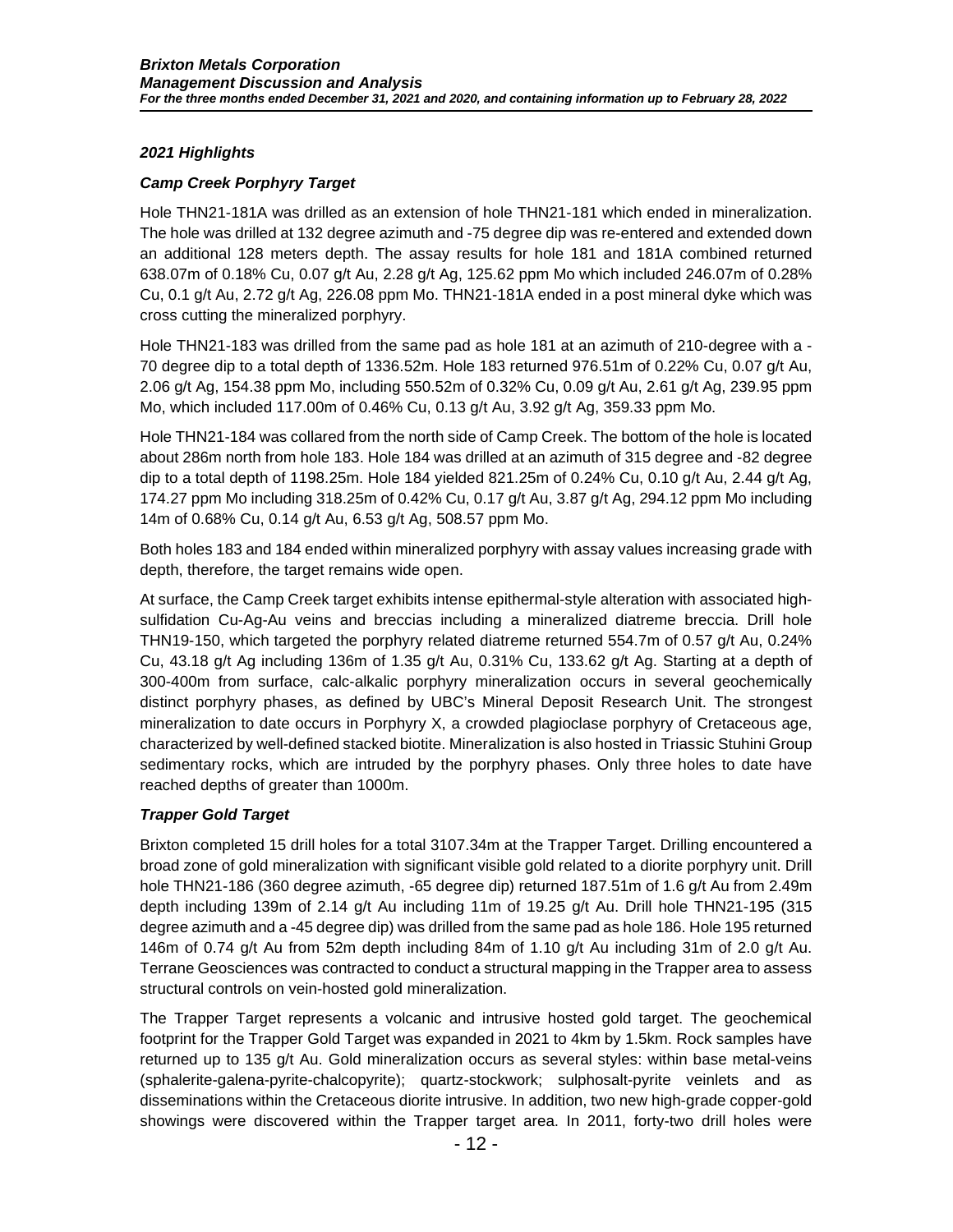completed, totaling 8581m, where drill hole TG11-11 returned 32.64m of 1.78 g/t Au including 0.41m of 92.8 g/t Au with visible gold. Gold-in-soil has a strong positive correlation with zinc.

During 2021 Company completed camp upgrades and improvements to accommodate more than 50 people.

## *Proposed 2022 Program at the Thorn Project*

The Thorn project will see the dominant share of the company's resources for the ensuing year. The plan is to drill up to 20,000m with primary targets being the Camp Creek Cu-Au-Ag-Mo Porphyry Target and the Trapper Gold Target with secondary drill targets being the Outlaw Gold Target and the Metla Cu-Au Porphyry Target. Additional geological mapping, soil-rock geochemistry, select geophysical surveys and further age dating and porphyry fertility-vectoring work are planned. The estimated budget for 2022 is CAD\$9.5 to \$10 million.

### **Hog Heaven Ag-Au-Cu Project**

The wholly owned Hog Heaven Project consists of approximately 10 sections (6400 acres) of private lands. The project is located in Northwest Montana, USA, with good road access and nearby under-utilized mills. The Hog Heaven Project is a high sulphidation epithermal silver-gold-copperlead-zinc deposit with historical production. The Hog Heaven mine produced from 1928 – 1975 about 6.7Moz Ag at an average grade of 29 troy ounces of Ag per ton, 3,000 oz Au, 23M lbs Pb, 0.6M lbs Cu from 230,000 tons and an additional 49,700 tons grading 9.35 troy ounces of Ag per ton. The ore was shipped directly to smelters. Assays have returned up 3000 opt Ag. Coca Mines produced a positive feasibility study in 1988 and received State approval to build a mine until the gold and silver prices dropped in 1990 and the development plans stalled.

On March 2, 2021, Brixton announced the signing of a USD\$44.5 million definitive earn-in agreement with a wholly-owned Montana subsidiary of High Power Exploration Inc. ("**HPX**"), a privately-owned mineral exploration and development company led by Chairman and CEO, Robert Friedland (see October 27, 2020 news release). The Earn-in Agreement provides HPX (now Ivanhoe Electric Inc.) with an Option to earn up to 75% interest in the project over 11 years.

During May-June 2020, the Company completed its maiden drilling program on the project. The drill program was successful in validating previous drilling at the Main Mine area and encountered both broad mineralized intervals including narrow very high grades silver-gold-copper mineralization.

### *2020 Drilling Highlights*

A total of seven holes representing 1,400.35m were drilled of HQ sized core and high-grade mineralization was encountered in all of the holes drilled.

Drill hole HH20-02 intersected a broad 224.85m zone of mineralization for 78.16 g/t Ag, 0.66 g/t Au, 0.24% Cu (75.07m-299.92m) which includes the following:

- 5.48m of 445.79 g/t Ag, 1.41 g/t Au, 1.50% Cu
- 2.13m 0f 917.36 g/t Ag, 2.00 g/t Au, 3.06% Cu
- 53.49m of 165.90 g/t Ag, 1.28 g/t Au, 0.55% Cu
- 1.37m of 1,750 g/t Ag, 5.39 g/t Au, 2.65% Cu

Drill hole HH20-07 intersected a broad 82.00m zone of sulphide mineralization for 67.09 g/t Ag, 0.73 g/t Au, 0.23% Cu (62.78m-144.78m) which includes the following: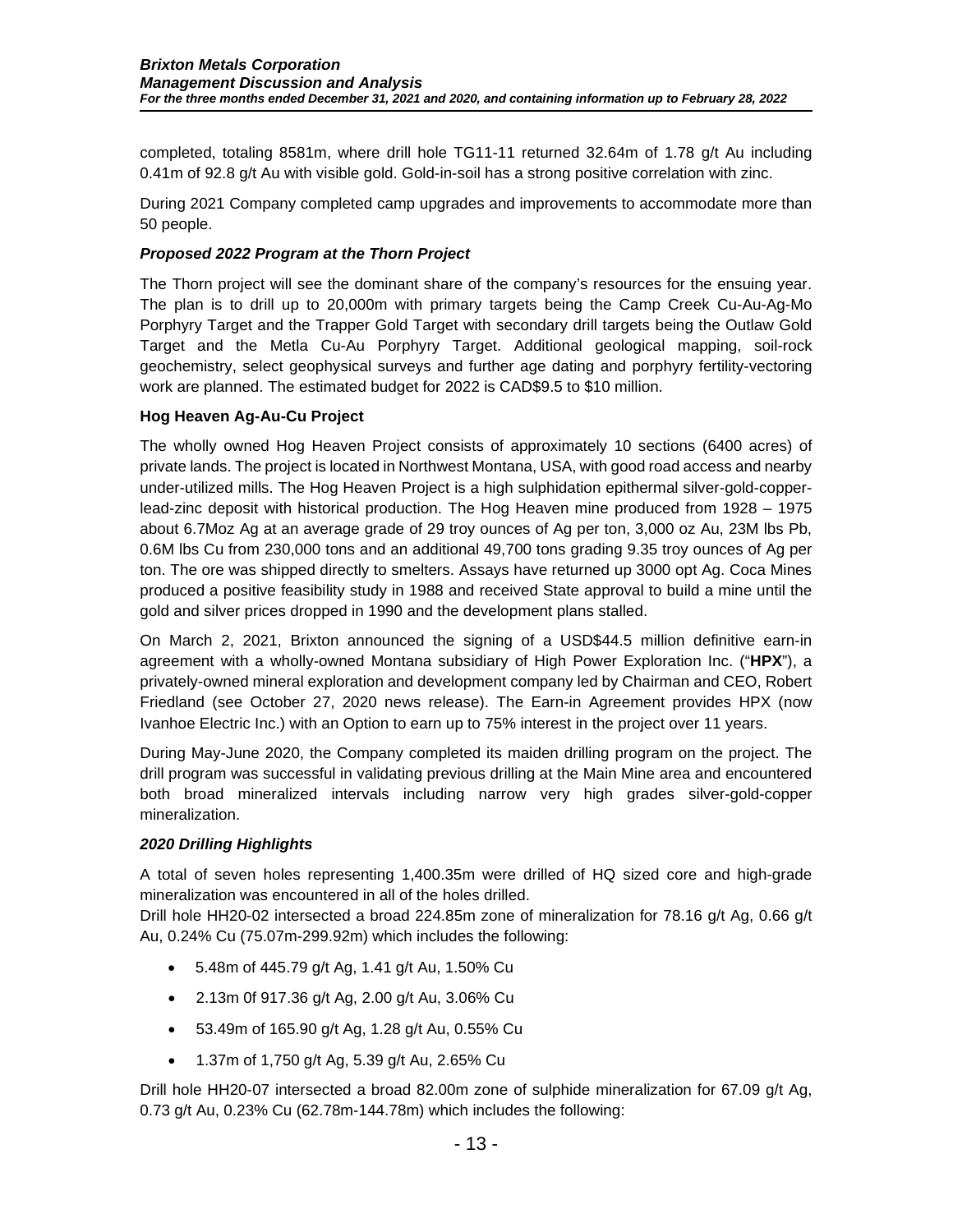- 45.27m of 77.30 g/t Ag, 1.27 g/t Au, 0.41% Cu
- 6.89m of 117.23 g/t Ag, 1.94 g/t Au, 0.28% Cu
- 0.97m of 1,885.00 g/t Ag, 4.68 g/t Au, 15.20% Cu

Reported widths are drilled intervals and true widths have not been determined.

#### *2021 Highlights*

- Ivanhoe completed a 14,500-meter re-logging program of current and historic drill core
- Re-sampled approximately 2,600 pulp samples from historic drill holes at Flathead Mine and Ole Hill
- Collected 337 soil samples and additional rock chip samples
- Confirmed and updated geological mapping across the district
- A 3D induced polarization (IP) survey along with a ground gravity survey was conducted over the entire project
- Completed a Phase 1 Environmental Site Assessment (ESA)

Ivanhoe Electric is the operator of the Hog Heaven project.

#### *2022 Program at the Hog Heaven Project*

Ivanhoe Electric has received permits and bonds are in place with the State of Montana's DEQ for drilling in 2022. The amount of drilling and timing is unknow however, under the Earn-in Agreement Ivanhoe Electric is required to fund a minimum of USD\$3 million of expenditures over the first 2 years of the Earn-in, by February 26, 2023.

### **Langis and HudBay Silver-Cobalt Properties, Ontario, Canada**

The projects are located within the historic silver-cobalt mining camp include two past producers. The projects are located approximately 500 km north of Toronto, Canada. The Cobalt camp that includes the Langis Mine and HudBay Mine has historically produced over 500 million ounces of silver and 50 million pounds of cobalt. Silver recovery ranged from 88% to 94% based on historical records. Excellent local infrastructure: year-round road access, close proximity to power, railway and gas-pipeline and a new cobalt refiner was established by Electra and Glencore. Past production at the Langis mine was 10.6M ounces of silver and 358,340 pounds of cobalt. The silver recovery grade was approximately 25 oz/t (777.60 g/t). Past production at the HudBay mine produced a total of 6.4M ounces of silver at 123 oz/ton Ag and 185,570 pounds of cobalt.

An Exploration Agreement was signed with the Timiskaming First Nation and Brixton in 2016.

The only drilling at the Hudbay project was in 2018, returned:

- HB18-31 intersected 2.00m of 1,667.30 g/t silver from 22m depth
- HB18-26 intersected 4m of 536.50 g/t silver from 45m depth

During the fall of 2020 and winter of 2021, the Company drilled 18,453.35m of NQ size core over 163 holes at the Langis Project. The drilling was successful in identifying new high-grade silver mineralization over significant widths.

### *Highlights from 2020/2021 drill results at the Langis Project*

- LM20-83 intersected 5.00m of 1,293.34 g/t Ag, including 2.00m of 3,205.00 g/t Ag
- LM20-87 intersected 9.00m of 374.03 g/t Ag, including 2.00m of 1,492.50 g/t Ag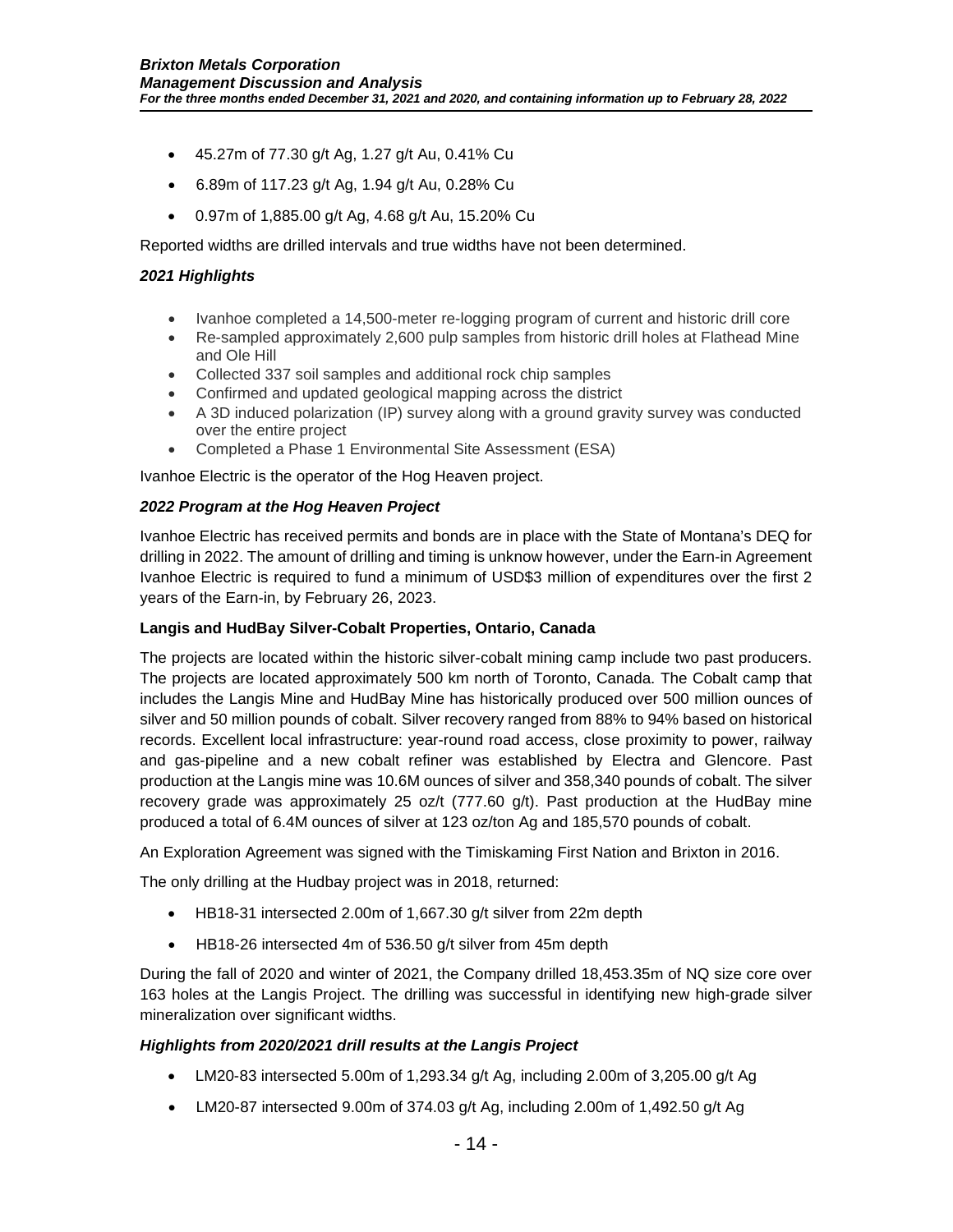- LM-20-133 intersected 2m of 5,847 g/t Ag from 16.6m,
	- including 1.2m of 11,663 g/t Ag, 0.71% Co and
	- 9m of 272 g/t Ag from 23.6m
- LM-20-131 intersected 7m of 962 g/t Ag
- LM-21-242 drilled 3m of 1341 g/t Ag, 0.06% Co
- L-21-245 drilled 24m of 187 g/t Ag, 0.02% Co from 131m depth
	- including 10m of 356 g/t Ag, 0.02% Co

Reported widths are drilled intervals and true widths have not been determined.

The silver mineralization occurs as native silver and within steeply-moderately and in some cases shallow dipping veins, veinlets and as disseminations, rosettes and fracture infill and can be associated with calcite, hematite, pyrite, cobaltite, chalcopyrite, niccolite and gold. Mineralization is hosted within any of the three main rock types: Archean volcanics and metasediments, Coleman Member sediments and Nipissing diabase. The deposit type is considered continental rift type mineralization.

### *2022 Program at Langis and Hudbay Projects*

The Company is planning to expand its IP geophysical survey over Langis to improve our understanding of the area and to identify new drill targets. Follow up drilling from previous work and new targets generated by the spring-summer work is planned for the fall-winter of 2022-winter 2023. A 5000m to 8,000m drill program is anticipated. The overall budget for geophysics and drilling is estimated at \$1.8 million.

### **The Atlin Goldfields Project**

Brixton hold approximately 935 square kilometers of mineral rights in the Atlin Mining District of Northwest British Columbia. The project is located east of the town of Atlin and is road accessible with a well-established network of roads and is amenable to year-round drilling. Placer gold mining operations have been active in the Atlin Goldfield for the past 120 years. However, limited hard rock exploration has been conducted for the source of the placer gold.

Brixton's objective for this project is locate the source of the placer gold. The deposit type for the Atlin Goldfields Project is considered orogenic gold and intrusion related gold.

The Yellowjacket Target is a permitted 200 tpd mine on care and maintenance. Drilling at Yellowjacket Target has been shallow with an average drill length of 84m. The Yellowjacket Target is road accessible and located 9 kilometers from the town of Atlin. Core drilling by Homestake Minerals from 1986 to 1988 and between 2003 and 2011 identified high-grade gold mineralization in multiple zones within an 80metre wide shear zone. Previously reported significant gold intersections include:

| Hole ID  |       |       | From $(m)$   To $(m)$   Length $(m)$   Gold $(g/t)$ |        |
|----------|-------|-------|-----------------------------------------------------|--------|
| YJ 03-01 | 13.94 | 19.51 | 5.57                                                | 509.96 |
| TW05-02  | 10.67 | 13.29 | 2.62                                                | 853.29 |
| MET06-02 | 12.00 | 15.00 | 3.00                                                | 111.41 |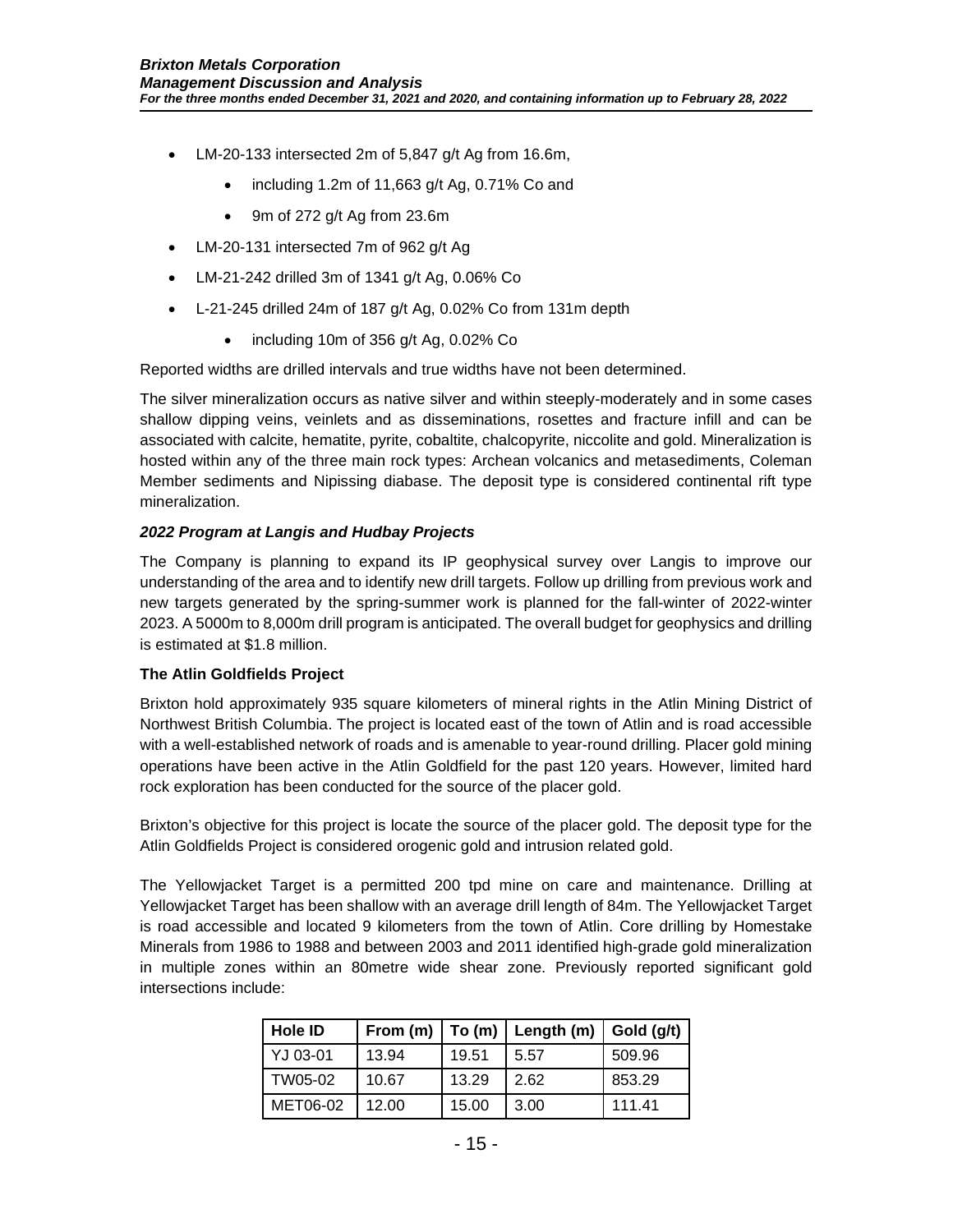| <b>Hole ID</b> | From $(m)$ | To(m)  | $ $ Length (m) $ $ | Gold (g/t) |
|----------------|------------|--------|--------------------|------------|
| YJ 04-07       | 53.40      | 54.45  | 1.05               | 221.13     |
| L100E-60B      | 13.23      | 15.27  | 2.04               | 78.71      |
| TW05-02        | 22.00      | 35.50  | 13.50              | 11.21      |
| YJ 04-20       | 138.00     | 141.00 | 3.00               | 47.90      |

The Imperial Mine is approximately 3 kilometers northwest of the Yellowjacket Target and has a history dating back to 1899. Historic records indicate that 268 tonnes were mined at a grade of 11.5 g/t Au, Minfile 104N 008.

The LD Showing is approximately 12 kilometers from Atlin. Gold mineralization associated with quartz veins hosted within a shear zone. Grab samples collected by Brixton geologists have assayed up to 293 g/t Au.

During 2020*,* a total of 617 soils were collected and prospecting resulted in 69 rock samples being collected. One rock grab sample from Union Target returned 53.6g/t Au in listwanite-quartz vein.

During 2021, the Company collected 2,592 soils and 216 rocks and conducted structural mapping at the Union gold target.

The deposit type for the Atlin Goldfields Project is considered orogenic gold and intrusion related gold.

The Company is currently seeking JV partners for the Atlin Goldfields Project and has no current plans for work in 2022. However, about \$300,000 of exploration expenditures would be required by the spring-summer of 2023 to keep the claims is good standing.

### *Qualified Person*

Mr. Gary R. Thompson, P.Geo., President, Chairman and CEO of the Company is a Qualified Person as defined under National Instrument 43-101 standards and has reviewed and approved this summary of results.

### **Risk Factors**

The Company is in the business of acquiring, exploring and, if warranted, developing and exploiting natural resource properties, currently in British Columbia. Due to the nature of the Company's proposed business and the present stage of exploration of its mineral properties (which are primarily early-stage exploration properties with no known resources or reserves), the following risk factors, among others, may apply:

*Covid-19:* In March 2020, the World Health Organization declared coronavirus COVID-19 a global pandemic. This contagious disease outbreak, which has continued to spread, and any related adverse public health developments, has adversely affected workforces, economies, and financial markets globally, potentially leading to an economic downturn. It is not possible for the Company to predict the duration or magnitude of the adverse results of the outbreak and its effects on the Company's business or ability to raise funds.

*Resource Exploration and Development is Generally a Speculative Business:* Resource exploration and development is a speculative business and involves a high degree of risk, including, among other things, unprofitable efforts resulting not only from the failure to discover mineral deposits but from finding mineral deposits which, though present, are insufficient in size to return a profit from production. The marketability of natural resources that may be acquired or discovered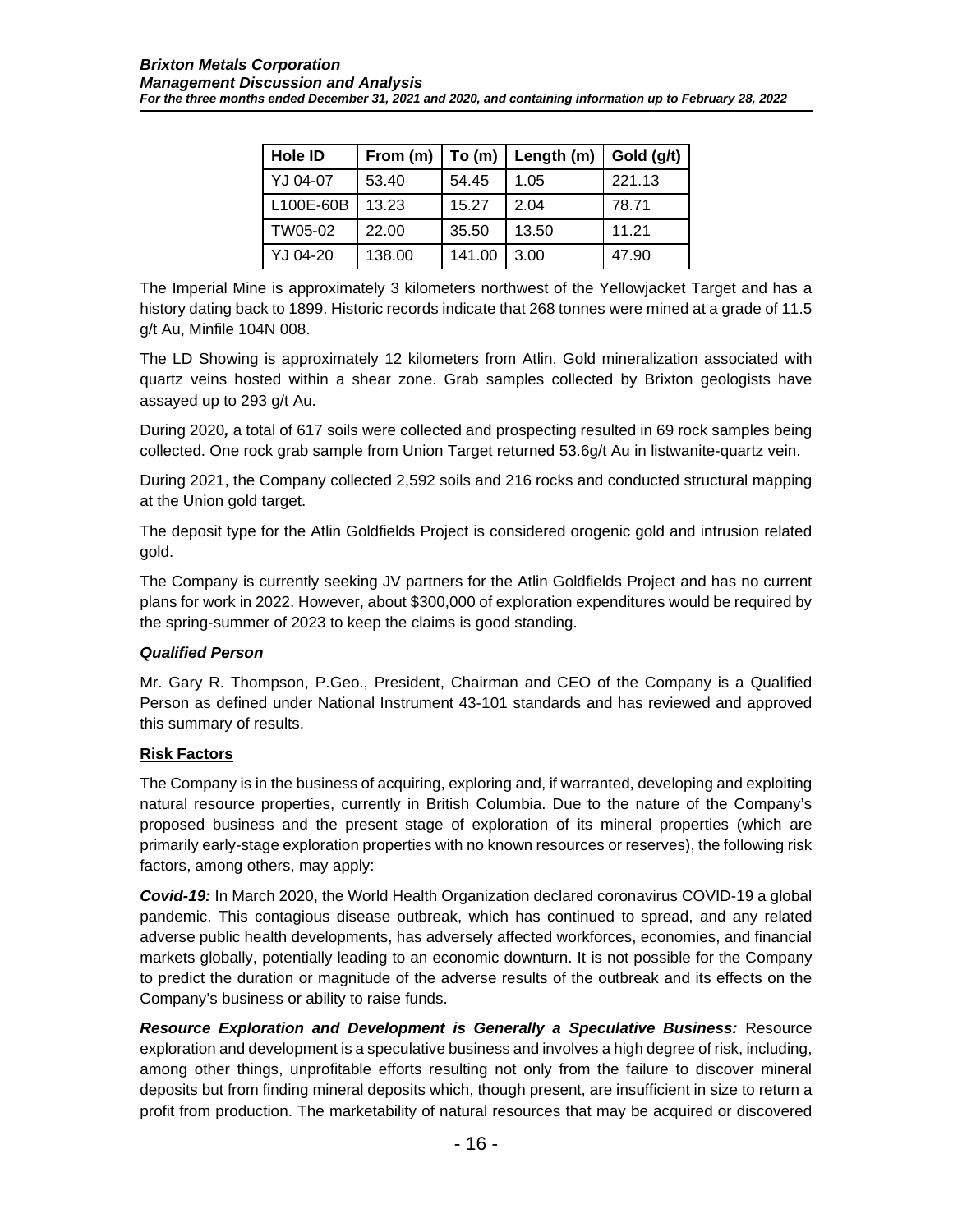by the Company will be affected by numerous factors beyond the control of the Company. These factors include market fluctuations, the proximity and capacity of natural resource markets, government regulations, including regulations relating to prices, taxes, royalties, land use, importing and exporting of minerals and environmental protection. The exact effect of these factors cannot be accurately predicted, but the combination of these factors may result in the Company not receiving an adequate return on invested capital. *The vast majority of exploration projects do not result in the discovery of commercially mineable deposits of ore.* Substantial expenditures are required to establish ore reserves through drilling and metallurgical and other testing techniques, determine metal content and metallurgical recovery processes to extract metal from the ore, and construct, renovate or expand mining and processing facilities. No assurance can be given that any level of recovery of ore reserves will be realized or that any identified mineral deposit, even if it is established to contain an estimated resource, will ever qualify as a commercial mineable ore body which can be legally and economically exploited. The great majority of exploration projects do not result in the discovery of commercially mineable deposits of ore.

*Fluctuation of Metal Prices:* Even if commercial quantities of mineral deposits are discovered by the Company, there is no guarantee that a profitable market will exist for the sale of the metals produced. Factors beyond the control of the Company may affect the marketability of any substances discovered. The prices of various metals have experienced significant movement over short periods of time, and are affected by numerous factors beyond the control of the Company, including international economic and political trends, expectations of inflation, currency exchange fluctuations, interest rates and global or regional consumption patterns, speculative activities and increased production due to improved mining and production methods. The supply of and demand for metals are affected by various factors, including political events, economic conditions and production costs in major producing regions. There can be no assurance that the price of any commodities will be such that any of the properties in which the Company has, or has the right to acquire, an interest may be mined at a profit.

**Share Price Volatility:** During the past year, exploration or development stage companies have experienced unprecedented volatility in price which have not necessarily been related to the operating performance, underlying asset values or prospects of such companies. Consequently, despite the Company's past success in securing significant equity financing, market forces may render it difficult or impossible for the Company to secure places to purchase new share issues at a price which will not lead to severe dilution to existing shareholders, or at all. Therefore, there can be no assurance that significant fluctuations in the trading price of the Company's common shares will not occur, or that such fluctuations will not materially adversely impact on the Company's ability to raise equity funding without significant dilution to its existing shareholders, or at all.

**Financing Risks:** The Company has limited financial resources, has no source of operating cash flow and has no assurance that additional funding will be available to it for further exploration and development of its projects or to fulfill its obligations under any applicable agreements. Although the Company has been successful in the past in obtaining financing through the sale of equity securities, there can be no assurance that it will be able to obtain adequate financing in the future or that the terms of such financing will be favorable. Failure to obtain such additional financing could result in delay or indefinite postponement of further exploration and development of its projects with the possible loss of such properties.

*Insufficient Financial Resources:* The Company does not presently have sufficient financial resources to undertake by itself the acquisition, exploration, and development of all of its planned acquisition, exploration and development programs. Future property acquisitions and the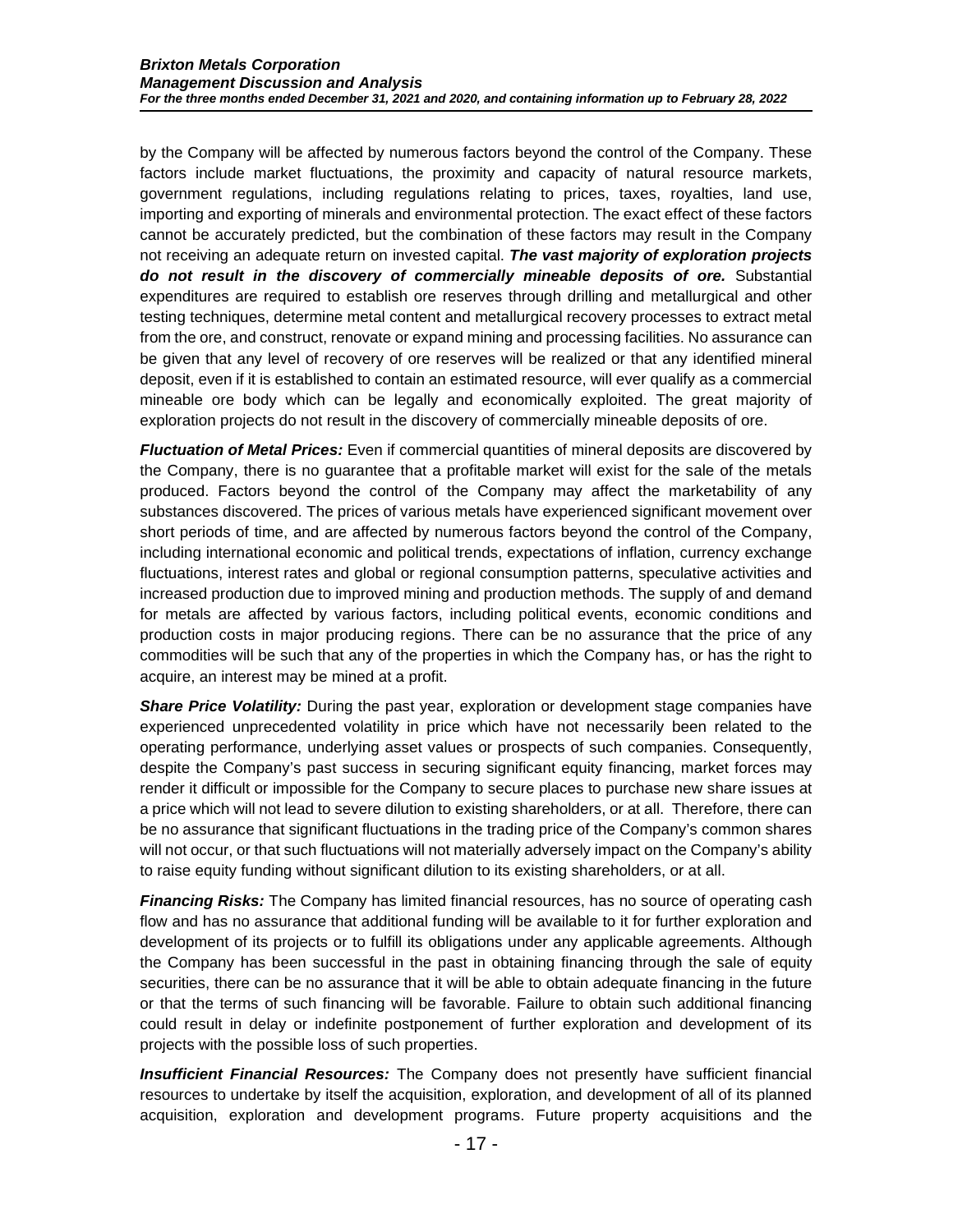development of the Company's properties will therefore depend upon the Company's ability to obtain financing through the joint venturing of projects, private placement financing, public financing, short- or long-term borrowings or other means. There is no assurance that the Company will be successful in obtaining the required financing. Failure to raise the required funds could result in the Company losing, or being required to dispose of, its interest in its properties.

**Dilution to the Company's existing shareholders:** The Company will require additional equity financing to be raised in the future. The Company may issue securities at less than favorable terms to raise sufficient capital to fund its business plan. Any transaction involving the issuance of equity securities or securities convertible into common shares would result in dilution, possibly substantial, to present and prospective holders of common shares.

*Increased costs:* Management anticipates that costs at the Company's projects will frequently be subject to variation from one year to the next due to several factors, such as the results of ongoing exploration activities (positive or negative), changes in the nature of mineralization encountered, and revisions to exploration programs, if any, in response to the foregoing. In addition, exploration program costs are affected by the price of commodities such as fuel, rubber and electricity and the availability (or otherwise) of consultants and drilling contractors. Increases in the prices of such commodities or a scarcity of consultants or drilling contractors could render the costs of exploration programs to increase significantly over those budgeted. A material increase in costs for any significant exploration programs could have a significant effect on the Company's operating funds and ability to continue its planned exploration programs.

*Mining Industry is Intensely Competitive:* The Company's business of the acquisition, exploration and development of mineral properties is intensely competitive. The Company may be at a competitive disadvantage in acquiring additional mining properties because it must compete with other individuals and companies, many of which have greater financial resources, operational experience and technical capabilities than the Company. Increased competition could adversely affect the Company's ability to attract necessary capital funding or acquire suitable producing properties or prospects for mineral exploration in the future.

**Permits and Licenses:** The operations of the Company will require licenses and permits from various governmental authorities. There can be no assurance that the Company will be able to obtain all necessary licenses and permits that may be required to carry out exploration, development and mining operations at its projects, on reasonable terms or at all. Delays or a failure to obtain such licenses and permits, or a failure to comply with the terms of any such licenses and permits that the Company does obtain could have a material adverse effect on the Company.

*Government Regulation:* Any exploration, development or mining operations carried on by the Company, will be subject to government legislation, policies and controls relating to prospecting, development, production, environmental protection, mining taxes and labour standards. In addition, the profitability of any mining prospect is affected by the market for precious and/or base metals which is influenced by many factors including changing production costs, the supply and demand for metals, the rate of inflation, the inventory of metal producing corporations, the political environment and changes in international investment patterns.

*Environmental Restrictions*: The activities of the Company are subject to environmental regulations promulgated by government agencies in different countries from time to time. Environmental legislation generally provides for restrictions and prohibitions on spills, releases or emissions into the air, discharges into water, management of waste, management of hazardous substances, protection of natural resources, antiquities and endangered species and reclamation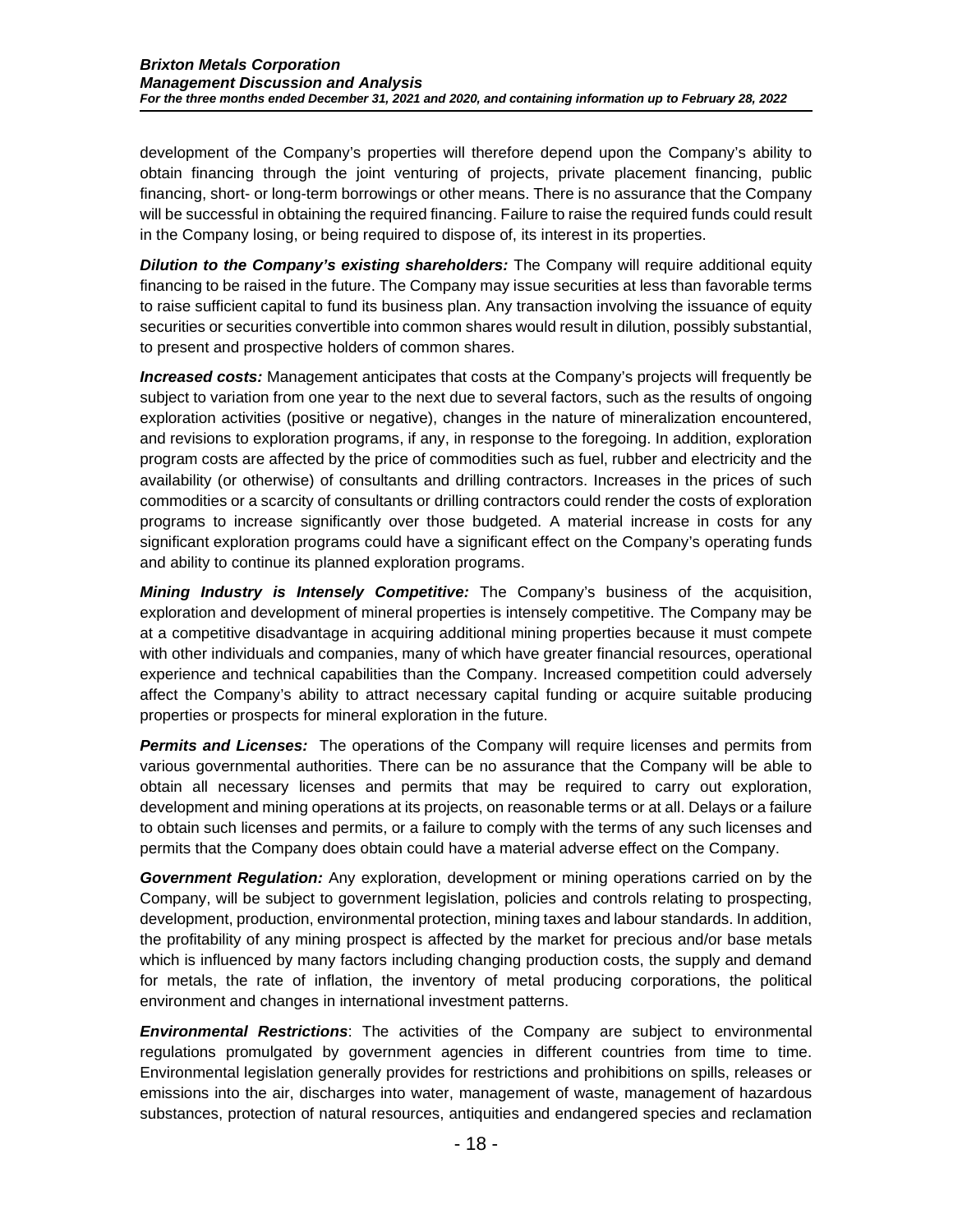of lands disturbed by mining operations. Certain types of operations require the submission and approval of environmental impact assessments. Environmental legislation is evolving in a manner which means stricter standards, and enforcement. Fines and penalties for non-compliance are more stringent. Environmental assessments of proposed projects carry a heightened degree of responsibility for companies and directors, officers and employees. The cost of compliance with changes in governmental regulations has a potential to reduce the profitability of operations.

*Foreign Countries and Political Risk:* All of the mineral properties held by the Company are located in Canada, where mineral exploration and mining activities may be affected in varying degrees by changes in government regulations such as tax laws, business laws, environmental laws and mining laws, affecting the Company's business. Any changes in regulations or shifts in political conditions are beyond the control of the Company and may adversely affect its business, or if significant enough, may make it impossible to continue to operate in the country. Operations may be affected in varying degrees by government regulations with respect to restrictions on production, price controls, foreign exchange restrictions, export controls, income taxes, expropriation of property, environmental legislation and mine safety.

*Dependence Upon Others and Key Personnel:* The success of the Company's operations will depend upon numerous factors, many of which are beyond the Company's control, including (i) the ability to design and carry out appropriate exploration programs on its mineral properties; (ii) the ability to produce minerals from any mineral deposits that may be located; (iii) the ability to attract and retain additional key personnel in exploration, marketing, mine development and finance; and (iv) the ability and the operating resources to develop and maintain the properties held by the Company. These and other factors will require the use of outside suppliers as well as the talents and efforts of the Company and its consultants and employees. There can be no assurance of success with any or all of these factors on which the Company's operations will depend, or that the Company will be successful in finding and retaining the necessary employees, personnel and/or consultants in order to be able to successfully carry out such activities.

*Surface Rights and Access:* Although the Company acquires the rights to some or all of the minerals in the ground subject to the tenures that it acquires, or has a right to acquire, in most cases it does not thereby acquire any rights to, or ownership of, the surface to the areas covered by its mineral tenures. In such cases, applicable mining laws usually provide for rights of access to the surface for the purpose of carrying on mining activities, however, the enforcement of such rights through the applicable courts can be costly and time consuming. In areas where there are no existing surface rights holders, this does not usually cause a problem, as there are no impediments to surface access. However, in areas where there are local populations or landowners, it is necessary, as a practical matter, to negotiate surface access. There can be no guarantee that, despite having the right at law to access the surface and carry-on exploration and mining activities, the Company will be able to negotiate a satisfactory agreement with any such existing landowners/occupiers for such access, and therefore it may be unable to carry out mining activities. In addition, in circumstances where such access is denied, or no agreement can be reached, the Company may need to rely on the assistance of local officials or the courts in such jurisdiction. The Company has not, to date, experienced any problems in gaining access to any of its properties.

*Title Matters:* Although the Company has taken steps to verify the title to the mineral properties in which it has or has a right to acquire an interest in accordance with industry standards for the current stage of exploration of such properties, these procedures do not guarantee title (whether of the Company or of any underlying vendor(s) from whom the Company may be acquiring its interest). Title to mineral properties may be subject to unregistered prior agreements or transfers,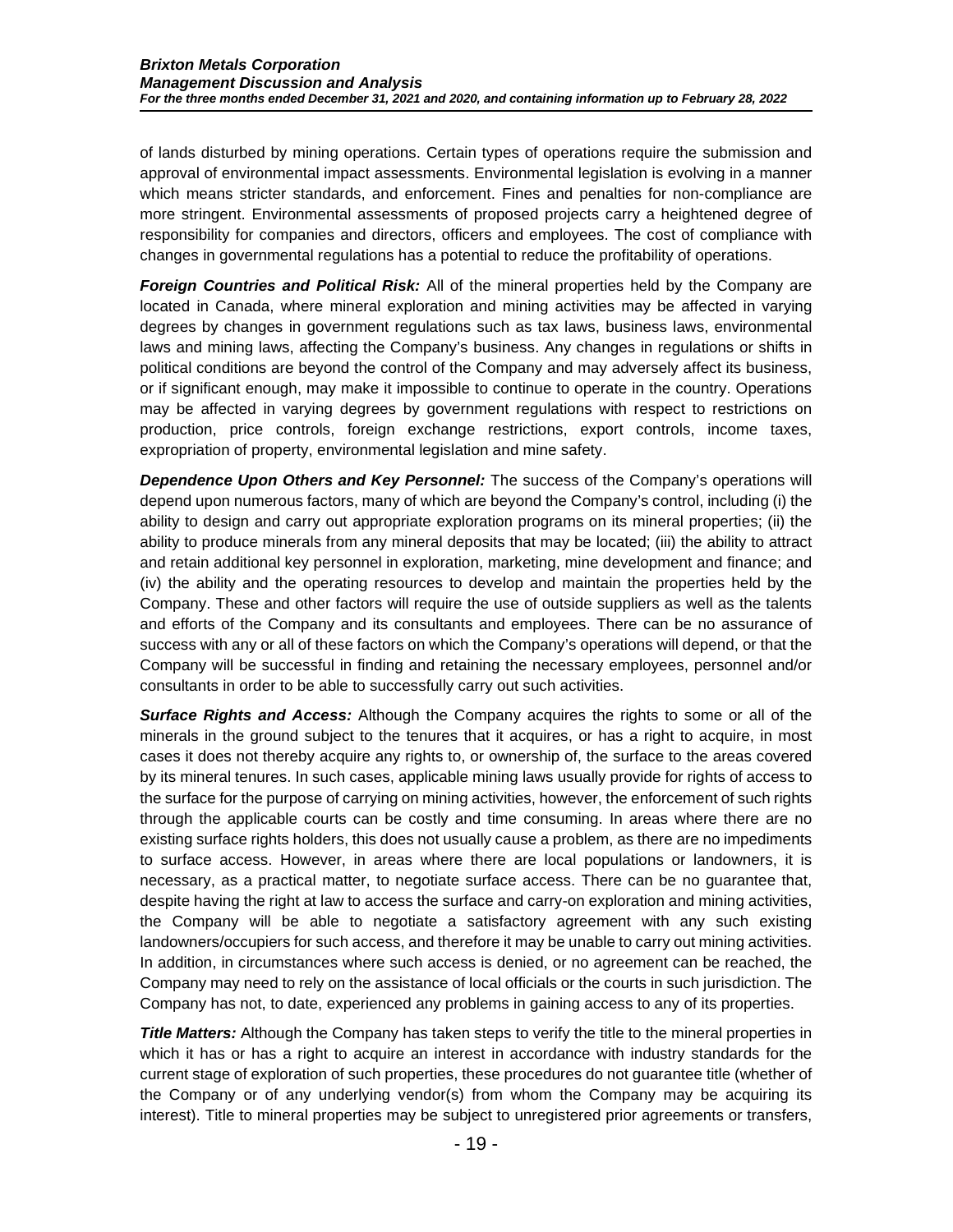and may also be affected by undetected defects or the rights of indigenous peoples. The Company has investigated title to all of its mineral properties and, to the best of its knowledge, title to all of its properties for which titles have been issued are in good standing.

*Exploration and Mining Risks:* Fires, power outages, labour disruptions, flooding, explosions, cave-ins, landslides and the inability to obtain suitable or adequate machinery, equipment or labour are other risks involved in the operation of mines and the conduct of exploration programs. Substantial expenditures are required to establish reserves through drilling, to develop metallurgical processes, to develop the mining and processing facilities and infrastructure at any site chosen for mining. Although substantial benefits may be derived from the discovery of a major mineralized deposit, no assurance can be given that minerals will be discovered in sufficient quantities to justify commercial operations or that funds required for development can be obtained on a timely basis. The economics of developing mineral properties is affected by many factors including the cost of operations, variations of the grade of ore mined, fluctuations in the price of gold or other minerals produced, costs of processing equipment and other factors such as government regulations, including regulations relating to royalties, allowable production, importing and exporting of minerals and environmental protection. In addition, the grade of mineralization ultimately mined may differ from that indicated by drilling results and such differences could be material. Short term factors, such as the need for orderly development of ore bodies or the processing of new or different grades, may have an adverse effect on mining operations and on the results of operations. There can be no assurance that minerals recovered in small scale laboratory tests will be duplicated in large scale tests under on-site conditions or in production scale operations. Material changes in geological resources, grades, stripping ratios or recovery rates may affect the economic viability of projects.

*Regulatory Requirements:* The activities of the Company are subject to extensive regulations governing various matters, including environmental protection, management and use of toxic substances and explosives, management of natural resources, exploration, development of mines, production and post-closure reclamation, exports, price controls, taxation, regulations concerning business dealings with indigenous peoples, labour standards on occupational health and safety, including mine safety, and historic and cultural preservation. Failure to comply with applicable laws and regulations may result in civil or criminal fines or penalties, enforcement actions thereunder, including orders issued by regulatory or judicial authorities causing operations to cease or be curtailed, and may include corrective measures requiring capital expenditures, installation of additional equipment, or remedial actions, any of which could result in the Company incurring significant expenditures. The Company may also be required to compensate those suffering loss or damage by reason of a breach of such laws, regulations or permitting requirements. It is also possible that future laws and regulations, or more stringent enforcement of current laws and regulations by governmental authorities, could cause additional expense, capital expenditures, restrictions on or suspension of the Company's operations and delays in the exploration and development of the Company's properties.

*Limited Experience with Development-Stage Mining Operations:* The Company has very limited experience in placing mineral resource properties into production, and its ability to do so will be dependent upon using the services of appropriately experienced personnel or entering into agreements with other major resource companies that can provide such expertise. There can be no assurance that the Company will have available to it the necessary expertise when and if it places its resource properties into production.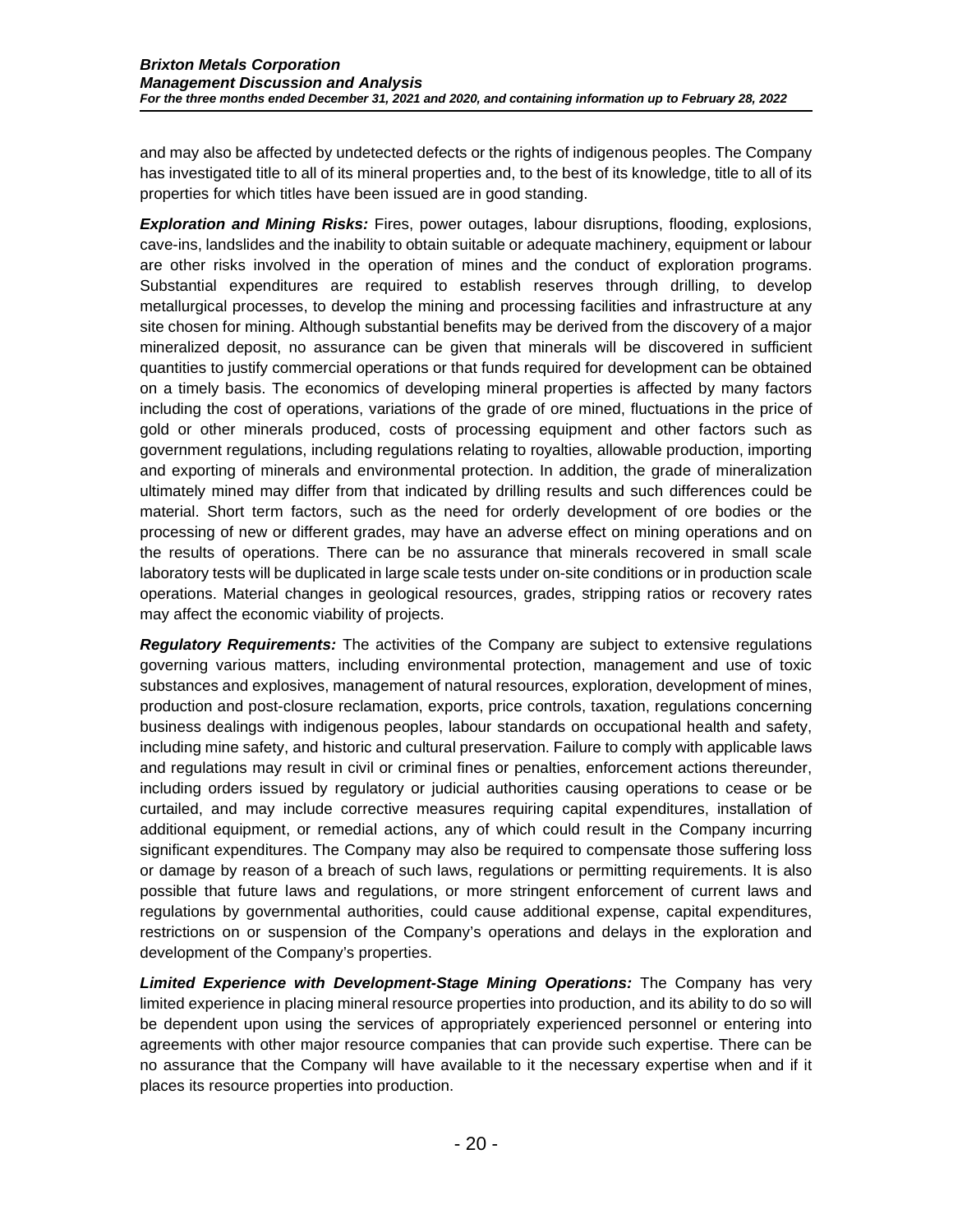*Uncertainty of Resource Estimates/Reserves:* Unless otherwise indicated, mineralization figures presented in the Company's filings with securities regulatory authorities, press releases and other public statements that may be made from time to time are based upon estimates made by Company personnel and independent geologists. These estimates are imprecise and depend upon geological interpretation and statistical inferences drawn from drilling and sampling analysis, which may prove to be unreliable. There can be no assurance that:

- these estimates will be accurate;
- reserves, resource or other mineralization figures will be accurate; or
- this mineralization could be mined or processed profitably.

Because the Company has not commenced production at any of its properties, and has not defined or delineated any proven or probable reserves on any of its properties, mineralization estimates for the Company's properties may require adjustments or downward revisions based upon further exploration or development work or actual production experience. In addition, the grade of ore ultimately mined, if any, may differ from that indicated by drilling results. There can be no assurance that minerals recovered in small-scale tests will be duplicated in large-scale tests under on-site conditions or in production scale. The resource estimates contained in the Company's filings with securities regulatory authorities, press releases and other public statements that may be made from time to time have been determined and valued based on assumed future prices, cut-off grades and operating costs that may prove to be inaccurate. Extended declines in market prices for gold, silver, copper, iron or other metals may render portions of the Company's mineralization uneconomic and result in reduced reported mineralization. Any material reductions in estimates of mineralization, or of the Company's ability to extract this mineralization, could have a material adverse effect on the Company's results of operations or financial condition. **The failure to establish additional proven or probable reserves could restrict the Company's ability to successfully implement its strategies for long-term growth**.

*No Assurance of Profitability:* The Company has no history of earnings and, due to the nature of its business there can be no assurance that the Company will ever be profitable. The Company has not paid dividends on its shares since incorporation and does not anticipate doing so in the foreseeable future. The only present source of funds available to the Company is from the sale of its common shares or, possibly, from the sale or optioning of a portion of its interest in its mineral properties. Even if the results of exploration are encouraging, the Company may not have sufficient funds to conduct the further exploration that may be necessary to determine whether or not a commercially mineable deposit exists. While the Company may generate additional working capital through further equity offerings or through the sale or possible syndication of its properties, there can be no assurance that any such funds will be available on favorable terms, or at all. At present, it is impossible to determine what amounts of additional funds, if any, may be required. Failure to raise such additional capital could put the continued viability of the Company at risk.

*Uninsured or Uninsurable Risks:* Exploration, development and mining operations involve various hazards, including environmental hazards, industrial accidents, metallurgical and other processing problems, unusual or unexpected rock formations, structural cave-ins or slides, flooding, fires, metal losses and periodic interruptions due to inclement or hazardous weather conditions. These risks could result in damage to or destruction of mineral properties, facilities or other property, personal injury, environmental damage, delays in operations, increased cost of operations, monetary losses and possible legal liability. The Company may not be able to obtain insurance to cover these risks at economically feasible premiums or at all. The Company may elect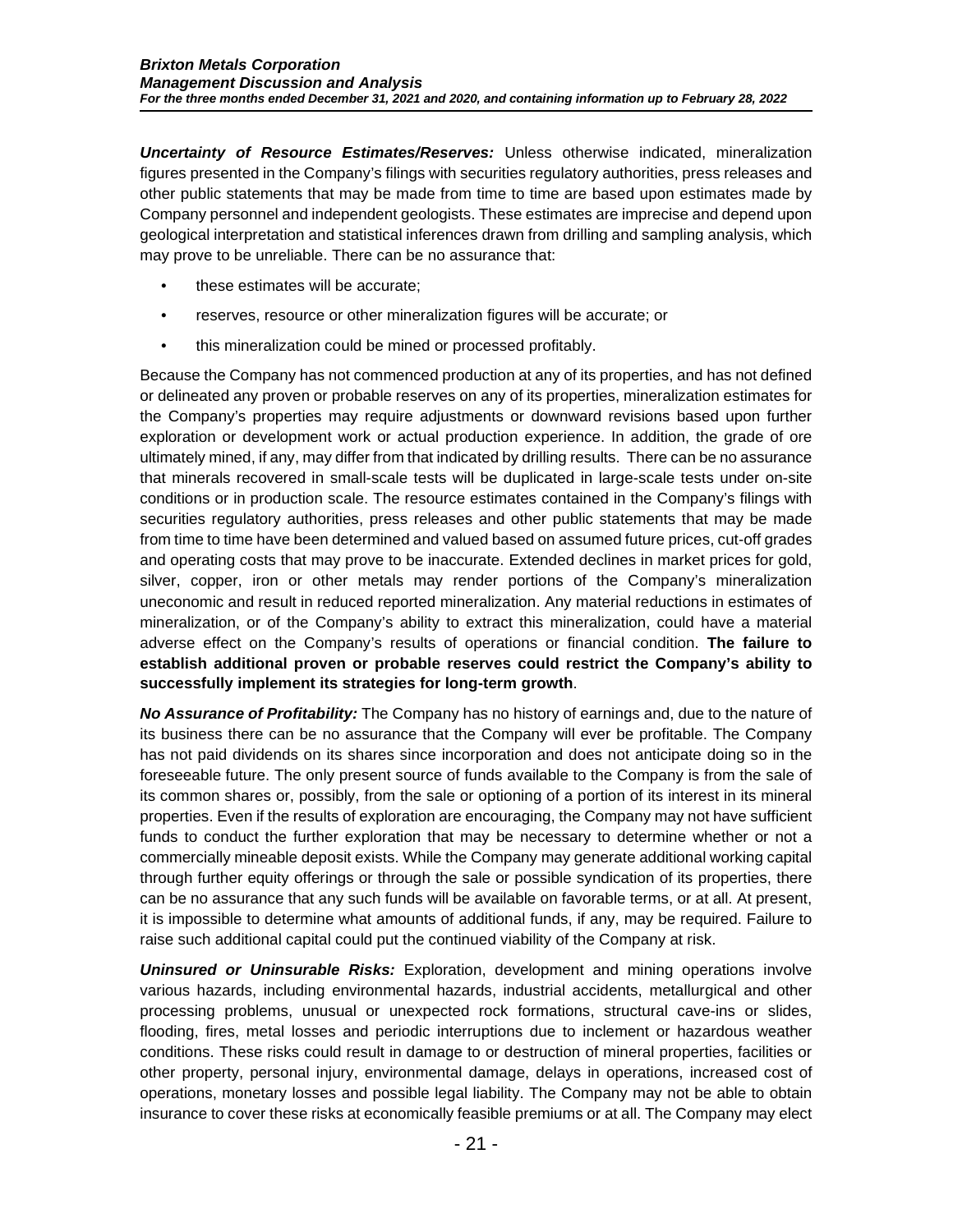not to insure where premium costs are disproportionate to the Company's perception of the relevant risks. The payment of such insurance premiums and of such liabilities would reduce the funds available for exploration and production activities.

*Enforcement of Civil Liabilities***:** As some of the assets of the Company and its subsidiaries were located in the United States, it may be difficult or impossible to enforce judgments granted by a court in Canada against the assets of the Company and its subsidiaries.

*The Company may be a "passive foreign investment company" under the U.S. Internal Revenue Code, which may result in material adverse U.S. federal income tax consequences to investors in the Company's common shares that are U.S. taxpayers***:** Investors in the Company's common shares that are U.S. taxpayers should be aware that the Company expects it will in the current year be, a "passive foreign investment company" under Section 1297(a) of the U.S. Internal Revenue Code (a "PFIC"). If the Company is or becomes a PFIC, generally any gain recognized on the sale of the Company's common shares and any "excess distributions" (as specifically defined) paid on such common shares must be allocated to each day in a U.S. taxpayer's holding period for the common shares. The amount of any such gain or excess distribution allocated to prior years of such U.S. taxpayer's holding period for the common shares generally will be subject to U.S. federal income tax at the highest tax applicable to ordinary income in each such prior year, and the U.S. taxpayer will be required to pay interest on the resulting tax liability for each such prior year, calculated as if such tax liability had been due in each such prior year.

Alternatively, a U.S. taxpayer that makes a "qualified electing fund" (a "QEF") election with respect to the Company generally will be subject to U.S. federal income tax on such U.S. taxpayer's pro rata share of the Company's "net capital gain" and "ordinary earnings" (as specifically defined and calculated under U.S. federal income tax rules), regardless of whether such amounts are actually distributed by the Company. U.S. taxpayers should be aware, however, that there can be no assurance that the Company will satisfy record keeping requirements under the QEF rules or that the Company will supply U.S. taxpayers with required information under the QEF rules, in event that the Company is a PFIC and a U.S. taxpayer wishes to make a QEF election. As a second alternative, a U.S. taxpayer may make a "mark-to-market election" if the Company is a PFIC and the Company's common shares are "marketable stock" (as specifically defined). A U.S. taxpayer that makes a mark-to-market election generally will include in gross income, for each taxable year in which the Company is a PFIC, an amount equal to the excess, if any, of (a) the fair market value of the common shares as of the close of such taxable year over (b) such U.S. taxpayer's adjusted tax basis in the common shares.

Due to the extreme complexity of the PFIC rules and the potentially materially adverse consequence to a shareholder that is a U.S. taxpayer of the Company being a PFIC, it is critical that each shareholder that is a U.S. taxpayer consult with that shareholder's U.S. tax adviser before undertaking any transactions in the Company's common shares.

### **Off-Balance Sheet Arrangements**

The Company does not have any off-balance sheet arrangements.

### **Proposed Transactions**

There are no proposed transactions as at December 31, 2021 and to the date of this MD&A.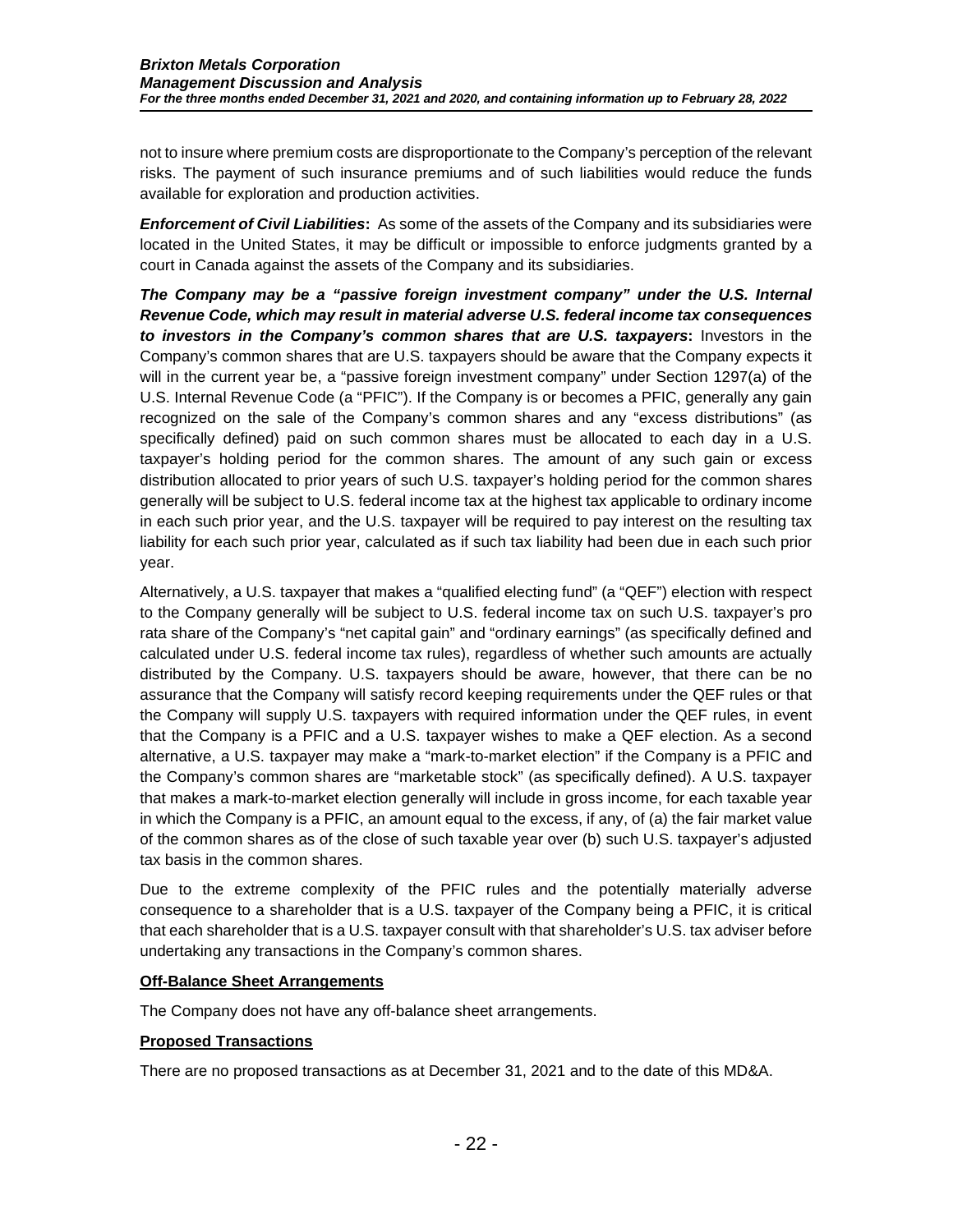# **Additional Disclosure for Venture Issuers without Significant Revenue**

Additional disclosure concerning the Company's general and administrative expenses and resource property costs is provided in the Company's Statement of Operations and Deficit and Schedule of Resource Property Expenditures contained in its condensed consolidated interim financial statements for the three months ended December 31, 2021 that is available on the Company's website at [www.brixtonmetals.com](http://www.brixtonmetals.com/) or on its SEDAR Page Site accessed through [www.sedar.com.](http://www.sedar.com/)

## **Disclosure of Outstanding Share Data**

Brixton's authorized capital is unlimited common shares without par value and unlimited preferred shares without par value. As at February 28, 2022, the following common shares are outstanding:

|                                             |               | <b>Exercise</b> |                    |
|---------------------------------------------|---------------|-----------------|--------------------|
|                                             | # of Shares   | <b>Price</b>    | <b>Expiry Date</b> |
| <b>Issued and Outstanding Common Shares</b> | 257,776,673   |                 |                    |
| <b>Stock Options</b>                        | 35,000        | \$0.14          | April 7, 2025      |
|                                             | 1,950,000     | \$0.70          | September 12, 2026 |
|                                             | 975,000       | \$0.50          | April 3, 2027      |
|                                             | 125,000       | \$0.50          | June 21, 2027      |
|                                             | 1,575,000     | \$0.30          | January 8, 2028    |
|                                             | 100,000       | \$0.21          | August 1, 2028     |
|                                             | 1,559,000     | \$0.15          | December 17, 2028  |
|                                             | 3,500,000     | \$0.30          | August 27, 2029    |
|                                             | 2,250,000     | \$0.17          | June 5, 2030       |
|                                             | 3,400,000     | \$0.225         | February 3, 2031   |
| Warrants                                    | 1,919,462     | \$0.25          | August 9, 2022     |
|                                             | 12,689,000    | \$0.35          | August 12, 2023    |
|                                             | 770,364       | \$0.25          | August 12, 2022    |
|                                             | 8,510,638     | \$0.36          | November 3, 2023   |
|                                             | 381,724       | \$0.36          | November 19, 2022  |
|                                             | 84,000        | \$0.36          | December 18, 2022  |
|                                             | 12,005,000    | \$0.26          | December 7, 2024   |
|                                             | 11,795,500    | \$0.26          | December 7, 2023   |
|                                             | 503,460       | \$0.18          | December 7, 2023   |
|                                             | 3,127,110     | \$0.26          | December 15, 2024  |
|                                             | 5,075,000     | \$0.26          | December 15, 2023  |
|                                             | 11,029,414    | \$0.26          | December 15, 2024  |
|                                             | 1,022,237     | \$0.18          | December 15, 2023  |
| Fully Diluted at February 28, 2022          | 342, 158, 582 |                 |                    |

# **Transactions with Related Parties**

The Company has entered into certain transactions with related parties during the three months ended December 31, 2021. All transactions with related parties have occurred in the normal course of operations and are measured at the exchange amount, which is the amount of consideration established and agreed upon by the related parties.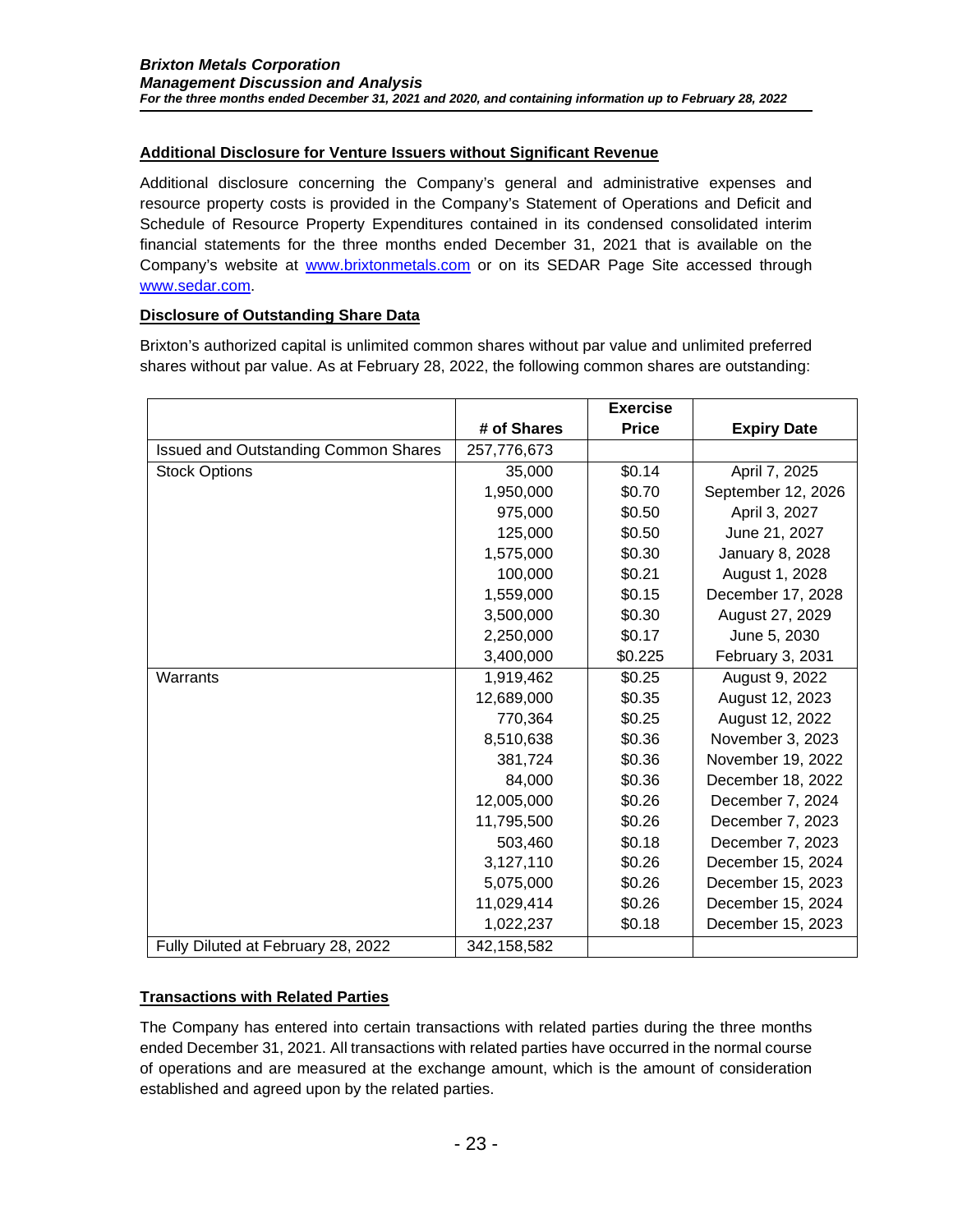| Name of<br>Director/Officer | <b>Position</b>                        | Category                       | Amount<br><b>Paid/Accrued</b> |
|-----------------------------|----------------------------------------|--------------------------------|-------------------------------|
| Gary Thompson               | Director, President<br>& CEO, Chairman | Consulting Fees <sup>(1)</sup> | \$65,100                      |
| Cale J. Moodie              | Director, CFO                          | Consulting Fees <sup>(2)</sup> | \$36,225                      |
| lan Ball                    | Director                               | <b>Director Fees</b>           | \$5,250                       |
| Randall Thompson            | Director                               | <b>Director Fees</b>           | \$5,250                       |
| Rita Adiani                 | Director                               | <b>Director Fees</b>           | \$5,250                       |

A description of these related party transactions is as follows:

(1) Consulting fees for services were paid to XT88 Holdings Inc., a company controlled by Mr. Thompson.

(2) Amounts paid to Spartan Pacific Financial Ltd., a company controlled by Mr. Moodie, for accounting related services.

A spouse of a director also received \$22,500 (2020 - \$26,225) for administrative services (included in salaries and employee benefits).

#### **Contractual Obligations**

Other than as disclosed above, the Company has no other material contractual obligations.

#### **Accounting Policies and Estimates**

Significant judgments are used in the Company's assessment of its ability to continue as a going concern which is described in note 1 of the condensed consolidated interim financial statements. Significant accounting estimates are used in the determination of fair value and value in use for purposes of the recoverability of the carrying value of mineral properties, determination of reclamation obligations, valuation of share-based payments, and the valuation of deferred income taxes. These estimates involve considerable judgment and are, or could be, affected by significant factors that are out of the Company's control. Actual results may differ from these estimates.

#### *Impairment*

At the end of each reporting period the carrying amounts of the Company's long-lived assets, including mineral property interests, are reviewed to determine whether there is any indication that those assets are impaired. If any such indication exists, the recoverable amount of the asset is estimated in order to determine the extent of the impairment, if any. The recoverable amount is the higher of fair value less costs to sell and value in use. Fair value is determined as the amount that would be obtained from the sale of the asset in an arm's length transaction between knowledgeable and willing parties. In assessing value in use, the estimated future cash flows are discounted to their present value using a discount rate that reflects current market assessments of the time value of money and the risks specific to the asset.

If the recoverable amount of an asset is estimated to be less than its carrying amount, the carrying amount of the asset is reduced to its recoverable amount and the impairment loss is recognized in the profit or loss for the period. For an asset that does not generate largely independent cash inflows, the recoverable amount is determined for the cash generating unit to which the asset belongs. Where an impairment loss subsequently reverses, the carrying amount of the asset (or cash generating unit) is increased to the revised estimate of its recoverable amount, but to an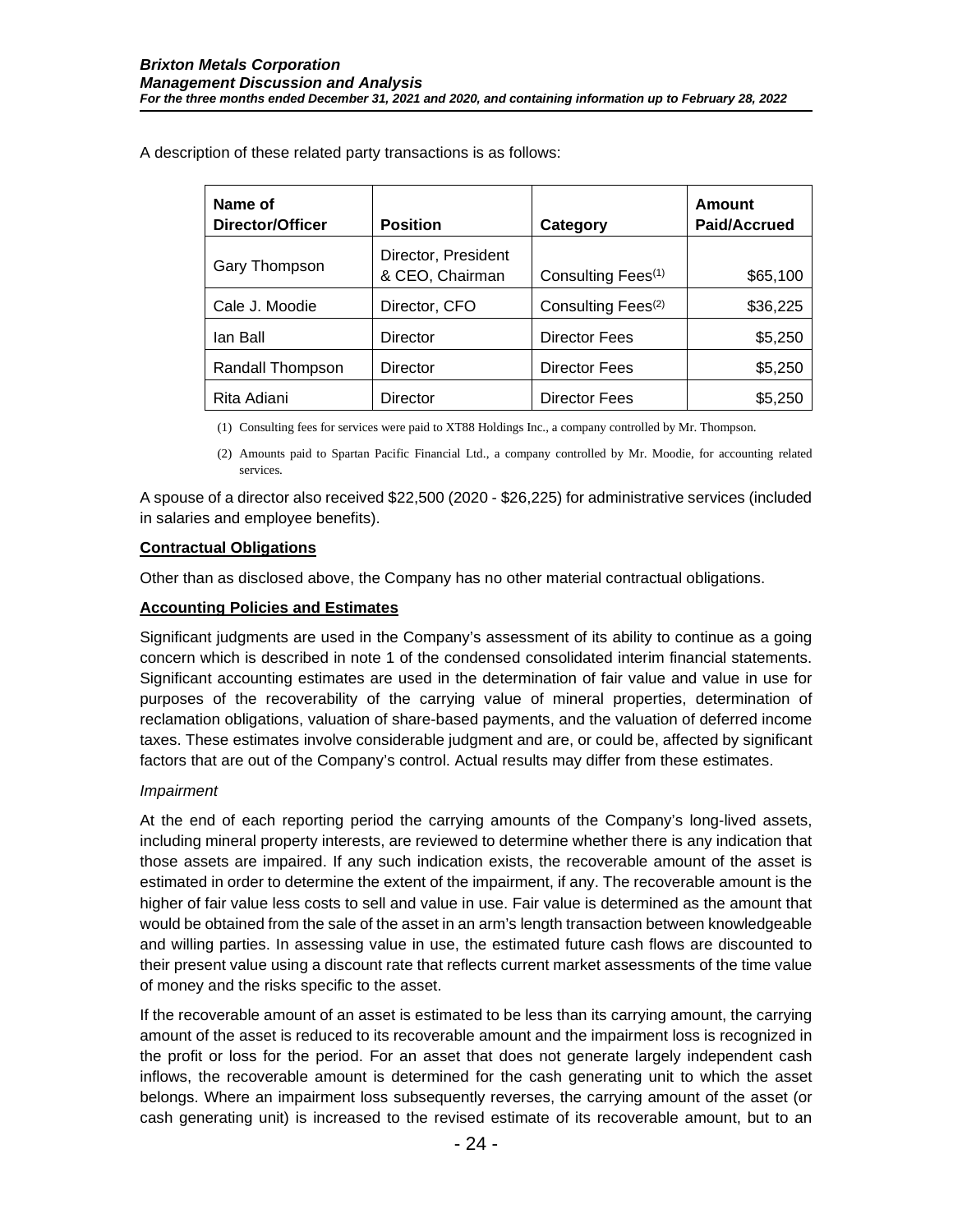amount that does not exceed the carrying amount that would have been determined had no impairment loss been recognized for the asset (or cash-generating unit) in prior years. A reversal of an impairment loss is recognized immediately in profit or loss.

## *Share-based Payments*

The factors affecting share-based payments include estimates of when stock options might be exercised and the stock price volatility. The timing for exercise of options is out of the Company's control and will depend, among other things, upon a variety of factors including the market value of Company shares and financial objectives of the holders of the options. The Company has used historical data to determine volatility in accordance with Black-Scholes modeling, however future volatility is inherently uncertain and the model has its limitations. While these estimates can have a material impact on the share-based payments and hence, results of operations, there is no impact on the Company's financial condition or liquidity.

### *New Standards Not Yet Adopted*

There were no new standards adopted during the three months ended December 31, 2021.

# **Disclosure of Management Compensation**

In accordance with the requirements of Section 19.5 of TSXV Policy 3.1, the Company provides the following disclosure with respect to the compensation of its directors and officers during the year:

- 1. During the three months ended December 31, 2021, the Company did not enter into any standard compensation arrangements directly or indirectly with directors and officers of the Company, for their services as directors or officers, or in any other capacity.
- 2. During the three months ended December 31, 2021, directors and officers of the Company were paid (or accrued) the following amounts, directly or indirectly, for their services as directors and officers or in any other capacity by the Company and its subsidiaries:

| Name of<br>Director/Officer | <b>Position</b>                        | Category                       | <b>Amount</b><br><b>Paid/Accrued</b> |
|-----------------------------|----------------------------------------|--------------------------------|--------------------------------------|
| Gary Thompson               | Director, President<br>& CEO, Chairman | Consulting Fees <sup>(1)</sup> | \$65,100                             |
| Cale J. Moodie              | Director, CFO                          | Consulting Fees <sup>(2)</sup> | \$36,225                             |
| lan Ball                    | <b>Director</b>                        | <b>Director Fees</b>           | \$5,250                              |
| Randall Thompson            | Director                               | <b>Director Fees</b>           | \$5,250                              |
| Rita Adiani                 | <b>Director</b>                        | <b>Director Fees</b>           | \$5,250                              |

(1) Consulting fees for services were paid to XT88 Holdings Inc., a company controlled by Mr. Thompson.

(2) Amounts paid to Spartan Pacific Financial Ltd., a company controlled by Mr. Moodie, for accounting related services.

### **Recent Developments and Outlook**

The Company expects to obtain financing in the future primarily through further equity and/or debt financing. There can be no assurance that the Company will succeed in obtaining additional financing, now or in the future. Failure to raise additional financing on a timely basis could cause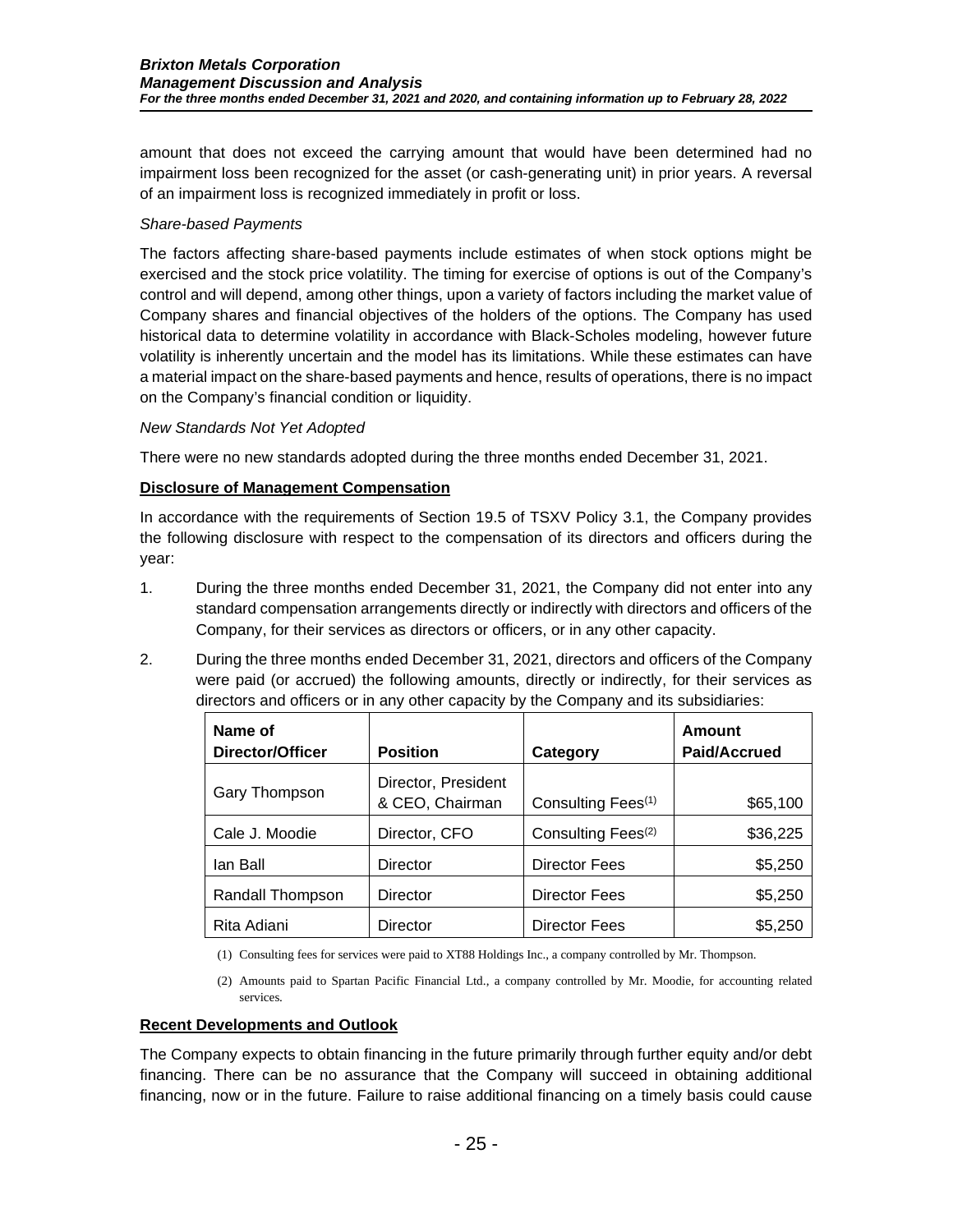the Company to suspend its operation and eventually to forfeit or sell its interest in its exploration and evaluation assets.

#### **Financial Instruments and Risk Management**

IFRS 7, Financial Instruments: Disclosures ("IFRS 7") establishes a fair value hierarchy that prioritizes the inputs to the valuation techniques used to measure fair value. The hierarchy gives the highest priority to unadjusted quoted prices in active markets for identical assets or liabilities (Level 1 measurements) and the lowest priority to unobservable inputs (Level 3 measurements). The three levels of the fair value hierarchy are described below:

- Level 1: Unadjusted quoted prices in active markets that are accessible at the measurement date for identical, unrestricted assets or liabilities.
- Level 2: Quoted prices in markets that are not active, or inputs that are observable, either directly or indirectly, for substantially the full term of the asset or liability.
- Level 3: Prices or valuation techniques that require inputs that are both significant to the fair value measurement and unobservable (supported by little or no market activity).

The Company's cash and restricted cash are classified as Level 1 of the fair value hierarchy. The carrying values of receivables and accounts payable and accrued liabilities, and due to related parties approximate their fair values due to their short terms to maturity.

#### **Financial risk factors**

The Company's risk exposures and the impact on the Company's financial instruments are summarized below:

a) Credit risk

Credit risk is the risk of loss associated with a counter party's inability to fulfill its payment obligations. The Company's receivables consist of amounts due from a Canadian government agency, and cash and restricted cash are held with large and stable Canadian chartered banks. Management believes that credit risk related to these amounts is nominal.

b) Liquidity risk

The Company's approach to managing liquidity risk is to ensure that it will have sufficient liquidity to meet its liabilities as they fall due. As of December 31, 2021, the Company had cash of \$12,877,250 to settle current liabilities of \$2,349,241. The Company has sufficient cash to settle current liabilities.

c) Market risk

Market risk is the risk of loss that may arise from changes in market factors such as interest rates, foreign exchange rates, and commodity and equity prices.

#### *Interest rate risk*

The Company has cash balances and no interest-bearing debt. The Company's current policy is to keep larger cash balances invested in investment-grade shortterm deposit certificates issued by its banking institutions. The Company is nominally exposed to interest rate risk.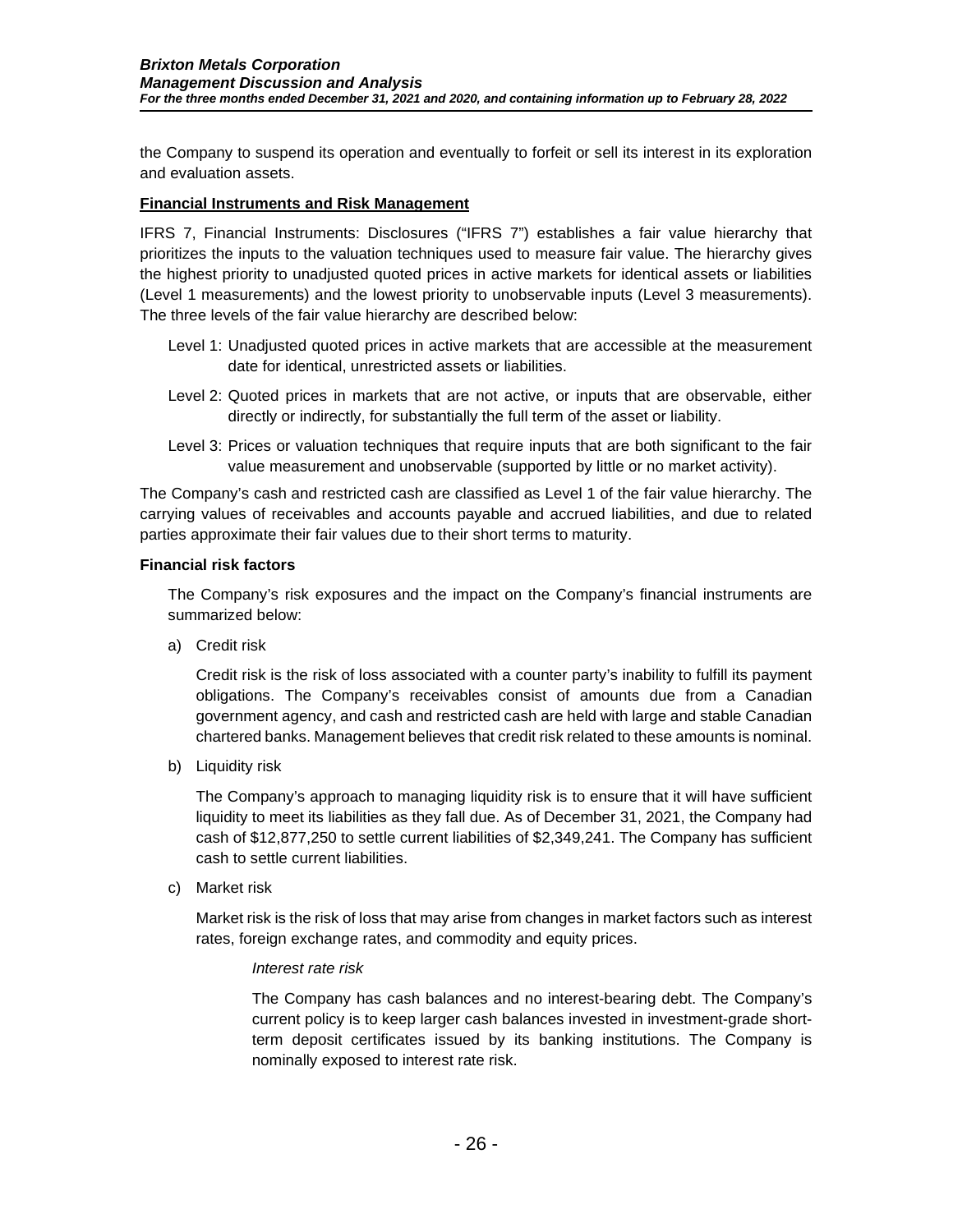## *Foreign currency risk*

Foreign currency risk is the risk that the fair value or future cash flows of a financial instrument will fluctuate because of changes in foreign currency rates. As at December 31, 2021, the Company had nominal cash on hand and payables denominated in US dollars.

# *Price risk*

The Company is exposed to price risk with respect to commodity and equity prices. Equity price risk is defined as the potential adverse impact on the Company's earnings due to movements in individual equity prices or general movements in the level of the stock market. Commodity price risk is defined as the potential adverse impact on earnings and economic value due to commodity price movements and volatilities. The Company closely monitors commodity prices of gold and other precious and base metals, individual equity movements, and the stock market to determine the appropriate course of action to be taken by the Company.

# **Approval**

The Board of Directors of Brixton has approved the disclosure contained in this MD&A. A copy of this MD&A will be provided to anyone who requests it.

# **Additional Information**

Additional information relating to Brixton is on SEDAR at [www.sedar.com.](http://www.sedar.com/)